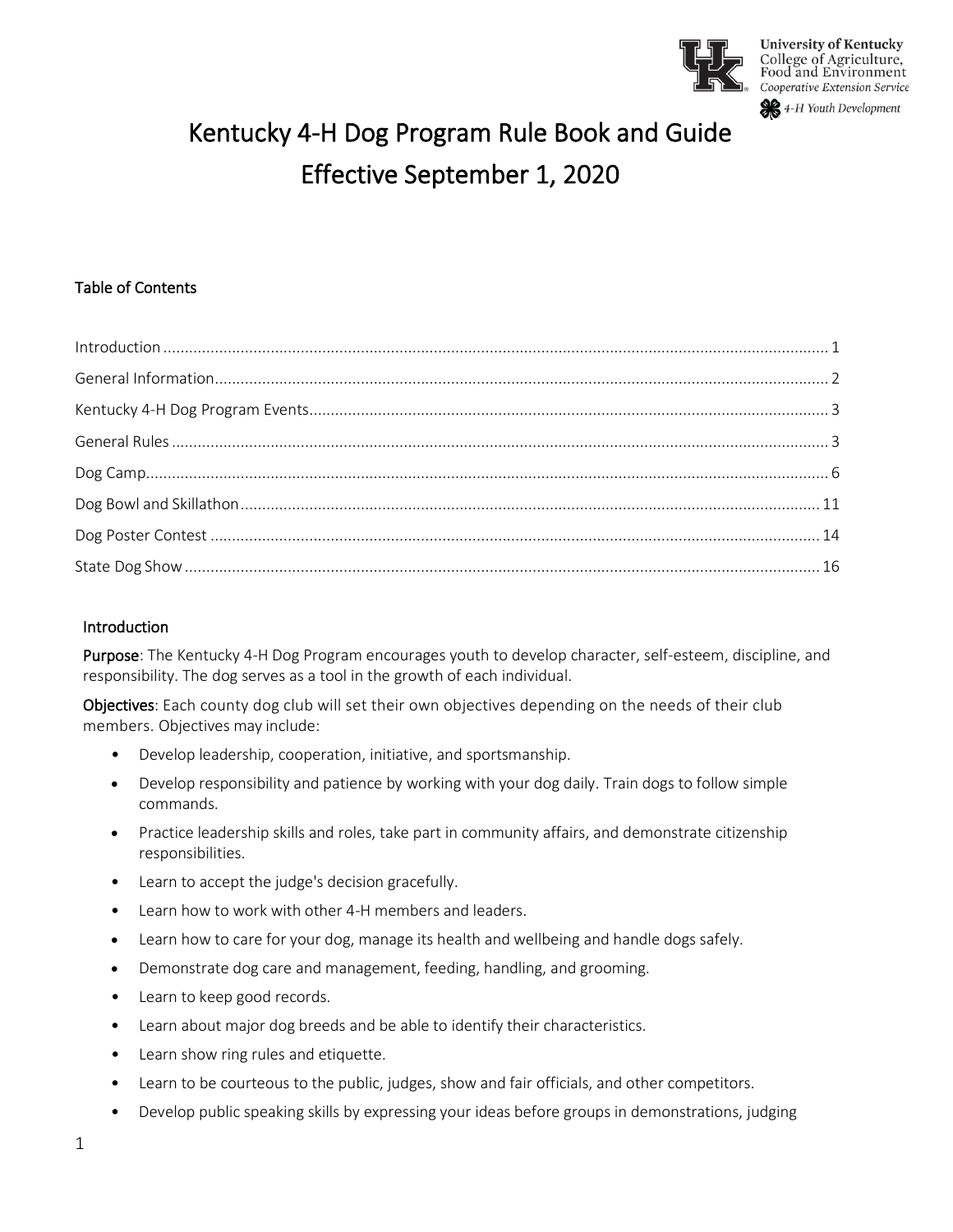contests, and other activities.

- Enjoy and benefit from the experience of being an active member of a 4-H club.
- Explore career, job and productive leisure opportunities.
- Experience the pride of owning and showing your 4-H dog.

# General Information

<span id="page-1-0"></span>Leaders and Volunteers: Volunteers at the county- and state-level are the heart of the 4-H dog program in Kentucky. In order for a county to offer dog programs and projects through 4-H, at least one volunteer per county club/group must attend a certification workshop and complete specialized training. For additional information see the Kentucky 4-H Dog Volunteer Certification Program Guidelines. All volunteers must complete the following (contact your county Extension agent for additional information):

- 1. Kentucky 4-H Client Protection Process
- 2. Volunteer Position Description
- 3. 4-H Youth Development Participant Information Enrollment Form and Code of Conduct Form

# State Contact Information:

Ashley Osborne, Extension Specialist for 4-H Youth Development

- P: (859) 218-0986
- E: [ashley.osborne@uky.edu](mailto:ashley.osborne@uky.edu)

# Description:

Members of the 4-H Youth Development Agent Advisory Committee are professional educators who provide communication to the district 4-H program relating to the statewide dog program. For a list of members contact Ashley Osborne.

- Serve for two years on the Agent Advisory Committee (membership can be renewed)
- Collaborate with state specialist in making decisions related to the dog program on rules, events and direction of the program
- Participate, organize and provide leadership in statewide dog program events
- Assist as needed in the Dog Volunteer Certification Training(s).

#### Role/Purpose:

The Agent Advisory Committee for the State 4-H Dog Program will assist the state specialist in developing a statewide direction for the dog program and provide communication to county/district dog programs. Committee members will collaborate with the state specialist in determining decisions on rules, events, certification and other dog-related information.

#### Questions about the Dog Program

- Questions from parents and volunteers should go to local county Extension agent
- County agents will send requests to their district contact agent
- District contact agents will work with state specialist(s) to address questions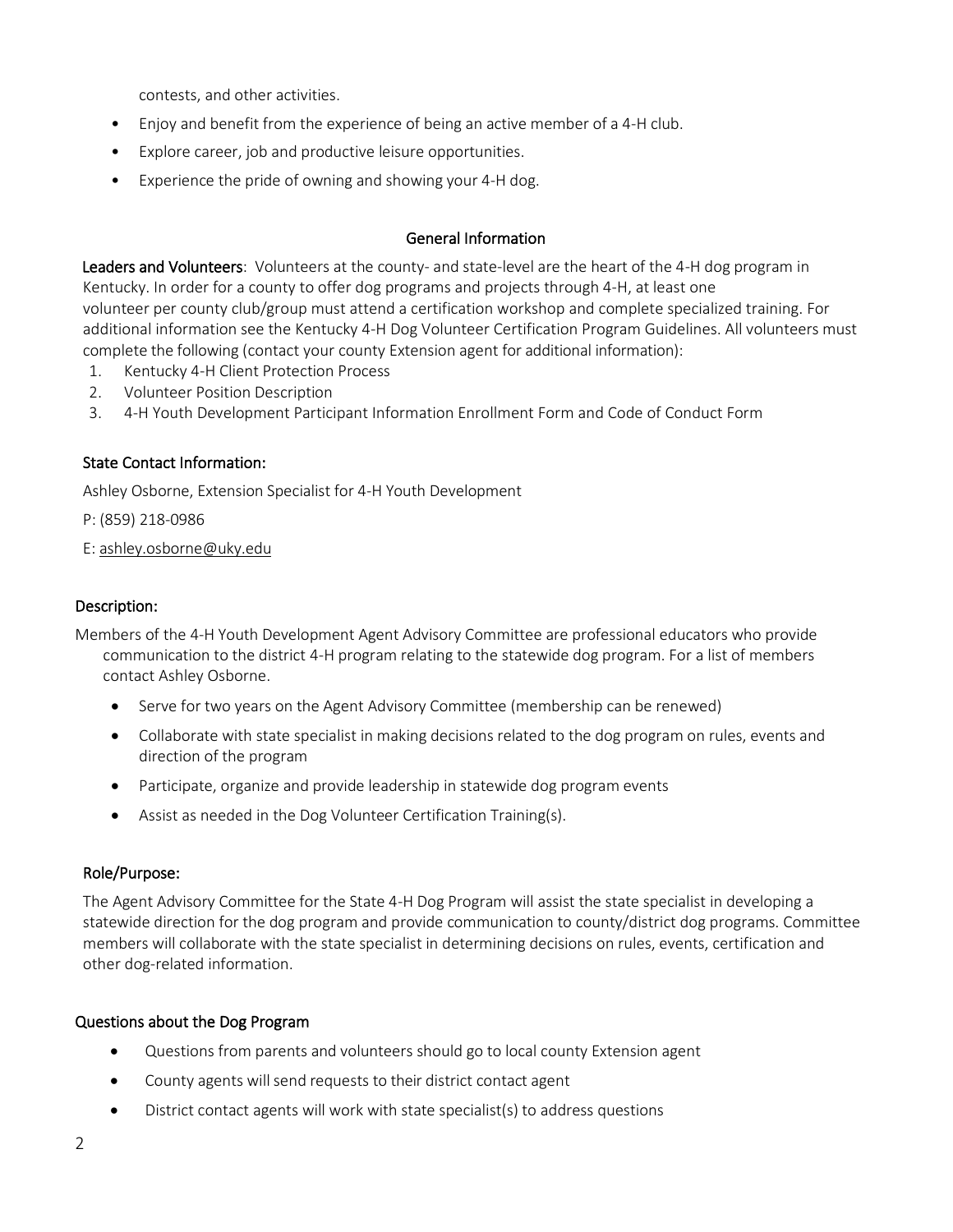# Kentucky 4-H Dog Program Events

<span id="page-2-0"></span>Contact your county Extension agent for additional information regarding each event, including county registration deadlines and fees.

- 1. May Kentucky 4-H Dog Camp
	- Date: Weekend after Mother's Day in May
	- Competitions: Costume, Heel to Music, Freestyle Obedience, Dog Trick, Scent Work, and Dog Judging
	- Location: Feltner 4-H Camp, London, Kentucky
	- Registration: State online application deadline will be April 15 annually. County or districts may set their own deadlines to meet the state deadline.
- 2. March Kentucky 4-H Dog Bowl and Skillathon Contest
	- Date: March 6, 2021
	- Location: TBD
	- Registration will be by Team (Dog Bowl and Skillathon) or Individual (Dog Skillathon)
- 3. August Kentucky State Fair 4-H Dog Show
	- Date: August 15, 2021
	- Competitions: Agility, Obedience, Rally, Showmanship
	- Location: State Fair and Exposition Center, Louisville, KY
	- Registration: State Deadline –July 10 annually (Note: if July 10 falls on a weekend, the deadline is the Friday before) – online through the county Extension office
- 4. August Kentucky State Fair 4-H Dog Poster Contest
	- Location: Cloverville at State Fair and Exposition Center, Louisville, KY
	- Registration: Register online through the county Extension office. Check with your county 4-H agent regarding entry deadline.

#### General Rules

#### 4-H Dog Program Event Paperwork Requirements

<span id="page-2-1"></span>4-H members, volunteers and adults must bring the following paperwork with them to each state 4-H Dog Program event. All forms listed below are available at the county Extension office or online at the Kentucky 4-H Dog Program webpage [\(https://4-h.ca.uky.edu/content/agriculture/dog-program\)](https://4-h.ca.uky.edu/content/agriculture/dog-program), with the exception of the Certificate of Veterinary Inspection, which is available from a veterinarian. Copies of these forms should be submitted to the county Extension office by the deadline. These forms are required for all state 4-H Dog Program events. Dogs not accompanied by a copy of these forms will not be allowed to participate.

1. Kentucky 4-H Participation Information Enrollment Form and Code of Conduct Form (beginning of each program year)

*NOTE: Volunteers must carry the Kentucky 4-H Participation Information Enrollment Form for each 4-H member they are supervising to each event. Adults should also have a copy of their Kentucky 4- H Participant Enrollment Form with them at each event in case of an emergency.*

2. Kentucky 4-H Dog Health Form (valid for 1 year)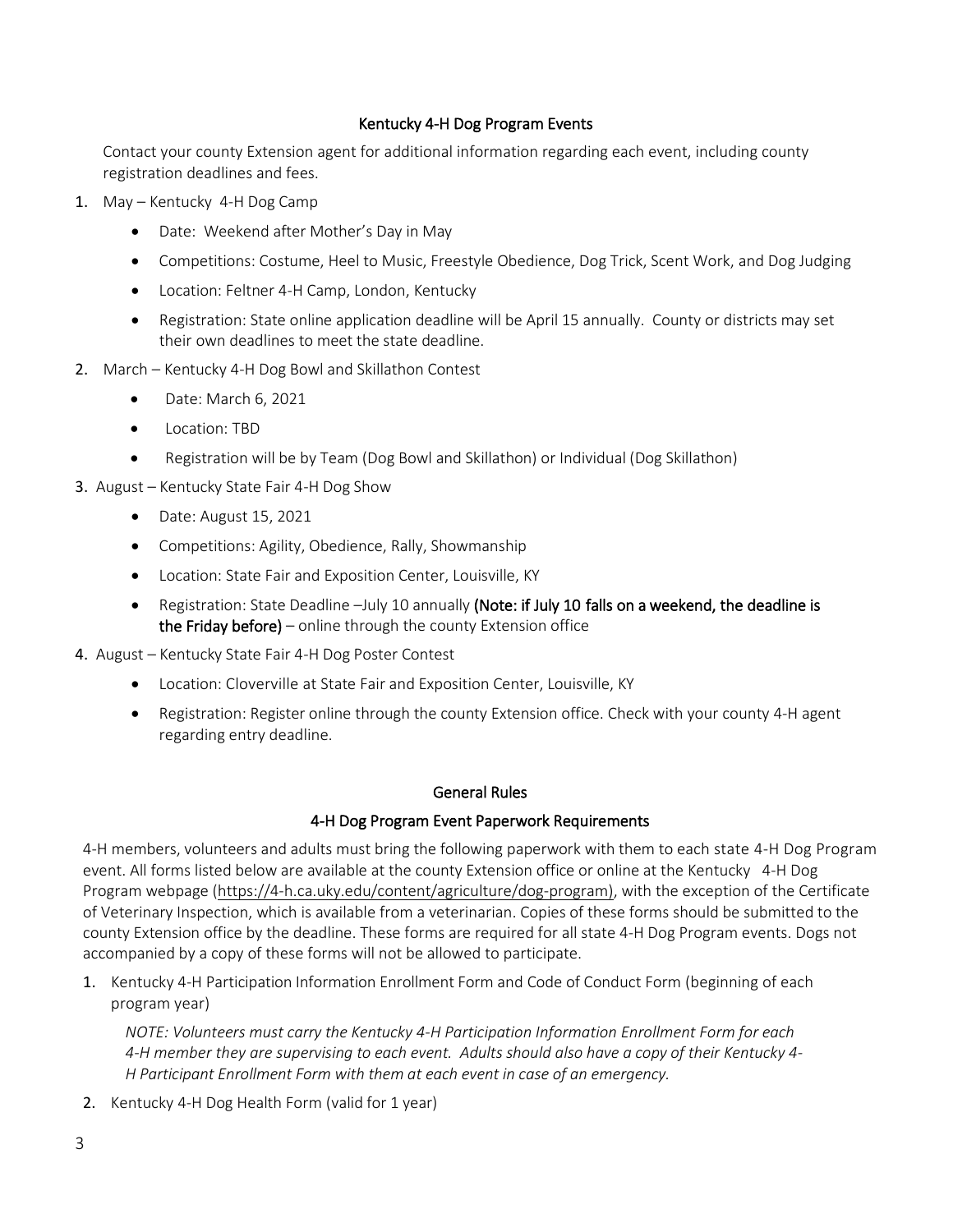- 3. Kentucky Dog Eligibility Form (Deadline May 1)
- 4. Kentucky Department of Agriculture Small Animal Certificate of Veterinary Inspection (CVI) (valid for 1 year)

# General Rules for State 4-H Dog Program Events

# 1. It is the member's responsibility to read and follow this rule book in its entirety.

- 2. The 4-H Dog Program year is September 1 through August 31.
- 3. At all Kentucky 4-H state dog events, youth age is listed as of January 1 of current year.
- 4. State 4-H Dog Program events are open to members:
	- a. Who have enrolled in their county 4-H Dog Program and have completed 6 hours of education between September 1 and the date of the state event. (Note: A county must have a certified dog volunteer leader to have a county dog club/group. For additional information, see the Kentucky 4-H Dog Volunteer Certification Program Guidelines.)
	- b. Enrolled their dog(s) by submitting the Kentucky 4-H Dog Health Form, Kentucky Dog Eligibility Form, and Certificate of Veterinary Inspection Form.
- 5. In case of a dog emergency, the 4-H member may make an appeal in writing to the State 4-H Dog Agent Advisory Committee.
- 6. Eligibility of Dog:
	- a. All dogs over four months of age to be consigned for any purpose shall be admitted only when accompanied by a (i) Kentucky Department of Agriculture Small Animal Certificate of Veterinary Inspection and (ii) Kentucky 4-H Dog Health Form, both signed by a licensed, accredited veterinarian. All dogs over four months of age shall be vaccinated against rabies not less than fourteen days nor more than twelve months prior to date of consignment if a killed vaccine is used. All dogs vaccinated with an approved three-year immunity vaccine that is approved by the *Compendium of Animal Rabies Prevention and Control* document prepared by the National Association of State Public Health Veterinarians qualifies for exhibition if the dog is one year of age or older when vaccinated.
	- b. Current distemper, hepatitis, and parvovirus vaccinations are required for all dogs at the Kentucky 4-H Dog Show unless otherwise noted on the Kentucky 4-H Dog Health Form by the dog's veterinarian. Bordetella vaccination is recommended, but not required. Veterinarian protocol for vaccinations will be followed. All vaccinations must be administered by a licensed, accredited veterinarian. All dogs must be free of fleas and ticks, on a flea and tick preventative, and tested negative for worms and/or on a worming treatment or preventative.
	- c. A 4-H dog may be All American (mixed breed) or purebred.
	- d. The dog must be at least four months old by March  $1<sup>st</sup>$  to attend state 4-H Dog Program events.
	- e. A dog owned by a family may be shown by more than one member of that family, even in the same class (except in the same Showmanship Class at the State 4-H Dog Show).
	- f. A 4-H member must train his or her own dog(s). Private professional training of the dog is prohibited (e.g., no "board and train"). No other person may train (private professional training) or show the dog from March  $1<sup>st</sup>$  through the Kentucky 4-H Dog Show in the area the 4-H member is showing (i.e. showmanship, obedience, rally obedience, agility). 4-H members may train their project animal under the supervision of a professional trainer.
	- g. A wolf or wolf hybrid or coyote or coyote hybrid may not be shown in 4-H.
	- h. No dog shall be eligible to compete with a physical condition that is detrimental to the health of the dog, including pregnancy or dogs that have recently whelped or are lactating.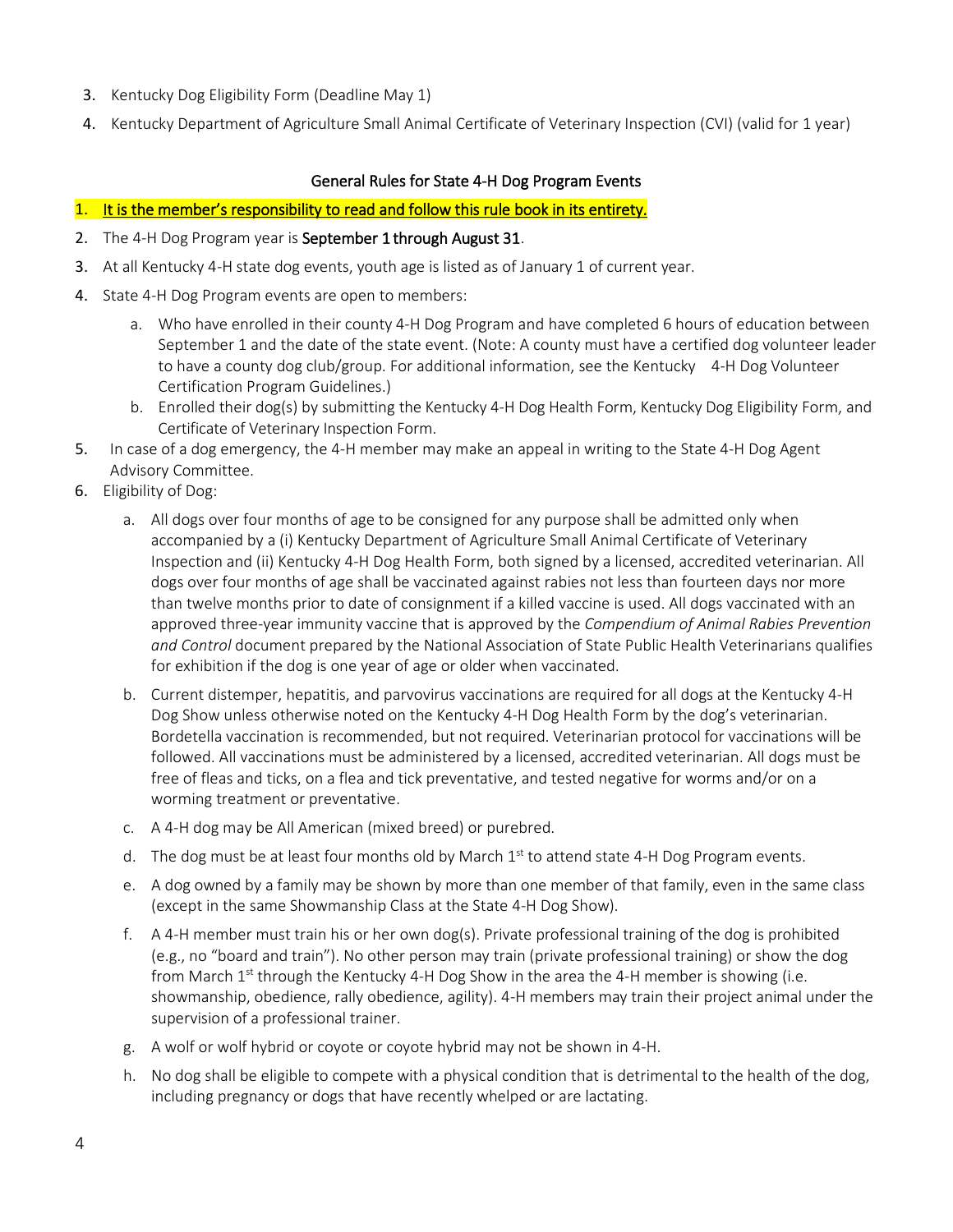- i. Dogs with disabilities, such as blindness and deafness are allowed to compete, provided that they have a letter from a veterinarian stating the disability and any permanent conditions which may be present and need to be taken into consideration in judging of the dog's general wellbeing (such as a permanent limp).
- j. Dogs that are physically disabled and cannot jump the height required must have a veterinarian's letter. This letter must be updated yearly (current for each show season).
- k. Females in heat are NOT allowed at 4-H Dog events.
- I. An exhibitor may show no more than two dogs at the State Dog Show.
- m. Any non-competing animals (dogs) must follow the state guidelines.
- 7. Dog Aggression.
	- "Dog Aggression" is an overt threat from a dog against another dog or a person and/or an attack with contact against another dog or a person with the intent to harm. "Overt threat" is the judgment that if a person or dog was not very quickly removed from the immediate vicinity a bite or attack would certainly have taken place. Injury does not have to occur for a dog to be deemed aggressive.
	- Dogs who rumble (a quiet growl) or posture are not necessarily deemed aggressive.
	- Dogs responding defensively to another dog's aggressive action are not deemed aggressive.
	- All dog sizes, breeds and types are to be judged equally in terms of dog aggression. Breeds or breed types are not to be considered in any decision on dog aggression.
	- Sparring or other intentional pitting of one dog against another is not allowed at dog program events.
	- Judge and/or 4-H Dog Agent Advisory Committee decisions on dog aggression are considered final for that event.
	- The Dog Agent Advisory Committee members present must meet and collect testimony and data on the event. Witnesses may be called and information must be collected and recorded from both the accused and the victim. The committee must take and record a vote of yea or nay for dismissal on the grounds of dog aggression and provide the record of that vote.
- 8. While at a 4-H Dog Program event, members must always maintain control of their dogs. Dogs must be crated or on a leash at all times (except when participating in an event or class that requires dogs to be off lead). Owners and their dogs participate in 4-H Dog Program events at their own risk and agree to abide by the Kentucky 4-H Dog Program Rule Book and Guide. The owner has sole responsibility for the dog and is liable if the dog damages anyone or anything.
- 9. Kentucky 4-H Dog Forms: A Kentucky 4-H Dog Health Form, Dog Eligibility Form, and Certificate of Veterinary Inspection must be presented at registration at state 4-H Dog Program events. These forms are required for all state 4-H Dog Program events. Dogs not accompanied by a copy of these forms will not be allowed to participate. The Kentucky 4-H Dog Health Form and Certificate of Veterinary Inspection shall be valid for one year (please see 302 KAR 20:065. Sale and exhibition of Kentucky origin animals in Kentucky). For the avoidance of doubt, all dogs must be seen by a licensed veterinarian within one year of all state dog events. The Dog Eligibility Form is due to the county Extension office by May 1 each year. The Kentucky 4-H Dog Health Form and Dog Eligibility Form are available from your county Extension office o[r http://4-h.ca.uky.edu/content/state-4-h](http://4-h.ca.uky.edu/content/state-4-h-dog-show)[dog-show.](http://4-h.ca.uky.edu/content/state-4-h-dog-show) The Certificate of Veterinary Inspection Form can be obtained from a licensed, accredited veterinarian.
- 10. All 4-H members are responsible for picking up after their dog. Noncompliance with this rule may result in the 4- H Dog Agent Advisory Committee declaring a dog and 4-H member disqualified for the remainder of the event.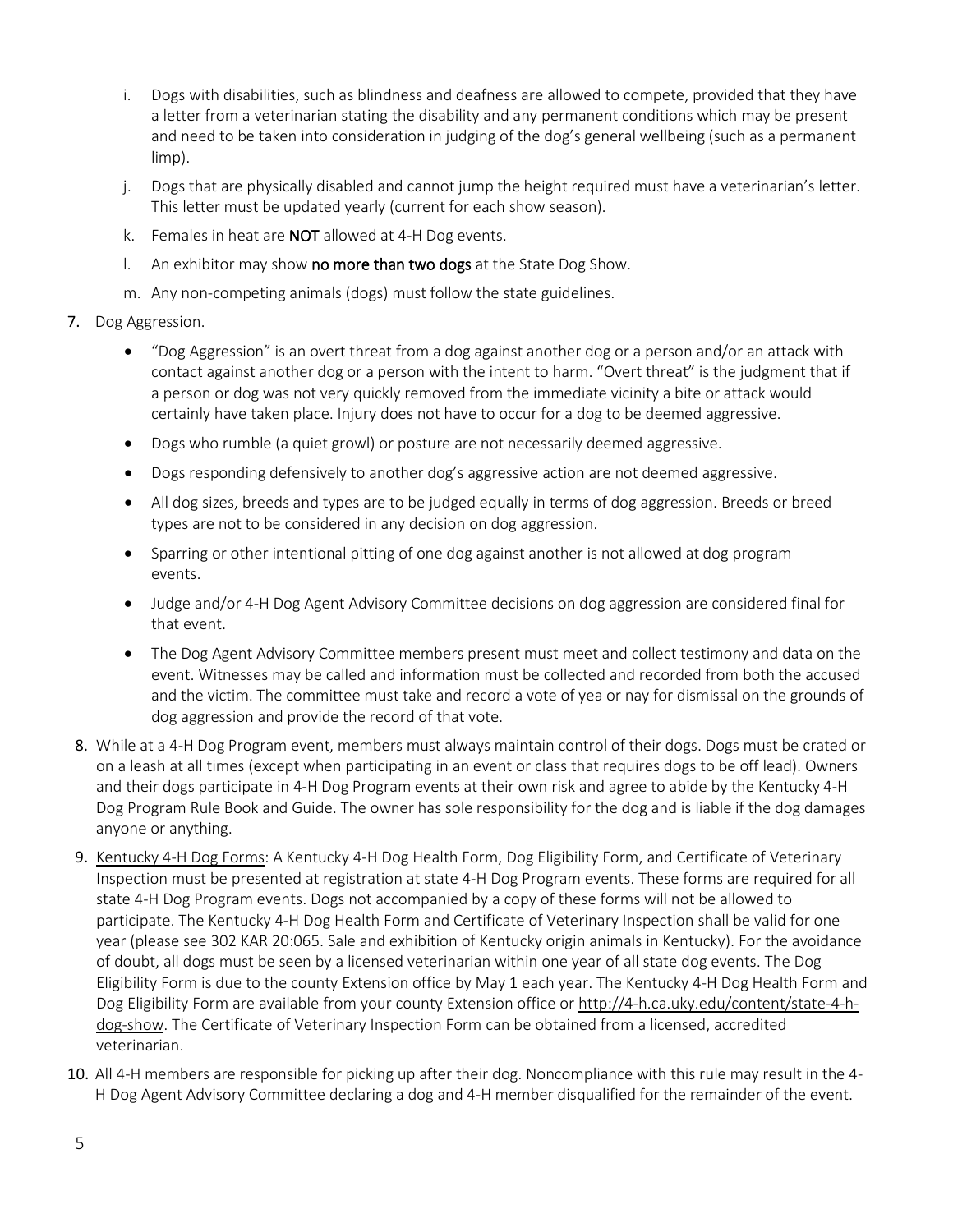# Sportsmanship-Behavior Rules

- 1. As participants in the 4-H Dog Program, members, adults and volunteers represent 4-H to the public. We expect our members to act in a responsible, ethical, and sportsman-like manner at all times while participating in a 4-H event. We hold them responsible for reflecting the highest standards of honor and integrity and for promoting the 4-H program in a positive manner. In addition, older members are expected to model high standards of positive behavior to younger members. 4-H'ers shall be respectful of judges, other exhibitors, and their dogs at all times. Unsportsmanlike conduct will not be tolerated.
- 2. Drinking of alcoholic beverages or smoking at 4-H events is not allowed.
- 3. All those attending a 4-H event (members, parents, guardians, guests) must follow this rule book and any code of conduct set forth by those running the event.
- 4. Members are expected to participate fully in the events for which they are taking part and must stay until the completion of the event.
- 5. Any adult should step up in the event of an emergency (i.e., dog fight, loose dog).
- 6. Adults are not allowed to groom dogs while at a competitive state 4-H dog event (e.g., State 4-H Dog Show).
- 7. Coaching from the ringside and double-handling is not allowed at any competitive state 4-H dog events. Members found in violation of this rule will forfeit all prizes, ribbons, and scores from the class from which the violation occurred.
- 8. Abusive behavior toward any dog is not permitted. Anyone mistreating an animal will be asked to leave the 4- H event.
- 9. 4-H members are expected to follow these rules as well as those items as appear and were signed by the member in the Kentucky 4-H Participation and Code of Conduct Form. We also expect parents and family members to conduct themselves in a manner reflecting the standards of the Kentucky 4-H program.
- 10. 4-H Members and adults (including family members) that violate any of these rules will be asked to leave the event, and any prizes, ribbons, or awards will be forfeited.

# Kentucky 4-H Dog Camp

<span id="page-5-0"></span>Date: Held the weekend after Mother's Day (May)

Location: Feltner 4-H Camp-London, KY

Description: Held in May each year at the Feltner 4-H Camp in London, Kentucky. Youth are encouraged to bring their dog to camp with them, or they may attend without their dog. Classes on a variety of topics surrounding the care and handling of dogs will be offered. This is a fun, low-stress environment for youth handlers (beginners to advanced) to practice showing their animal and meet other youth across the state. Contact your local county 4-H agent for additional information about this event, including fees and registration deadlines. A minimum of 25 youth must be registered by the state registration deadline or the camp will be cancelled.

Adults: Each county must have one adult attending camp with their club members at a ratio of one adult to five children (1:5) (these should be adults who are not teaching classes). All adults attending dog camp must:

- 1. Have completed the 4-H Client Protection Process and be an approved volunteer in their county.
- 2. Be willing to be a chaperone, and watch the children in their care, meaning those children in their cabin.
- 3. Help as needed, either in an area of their choice or where assistance is needed.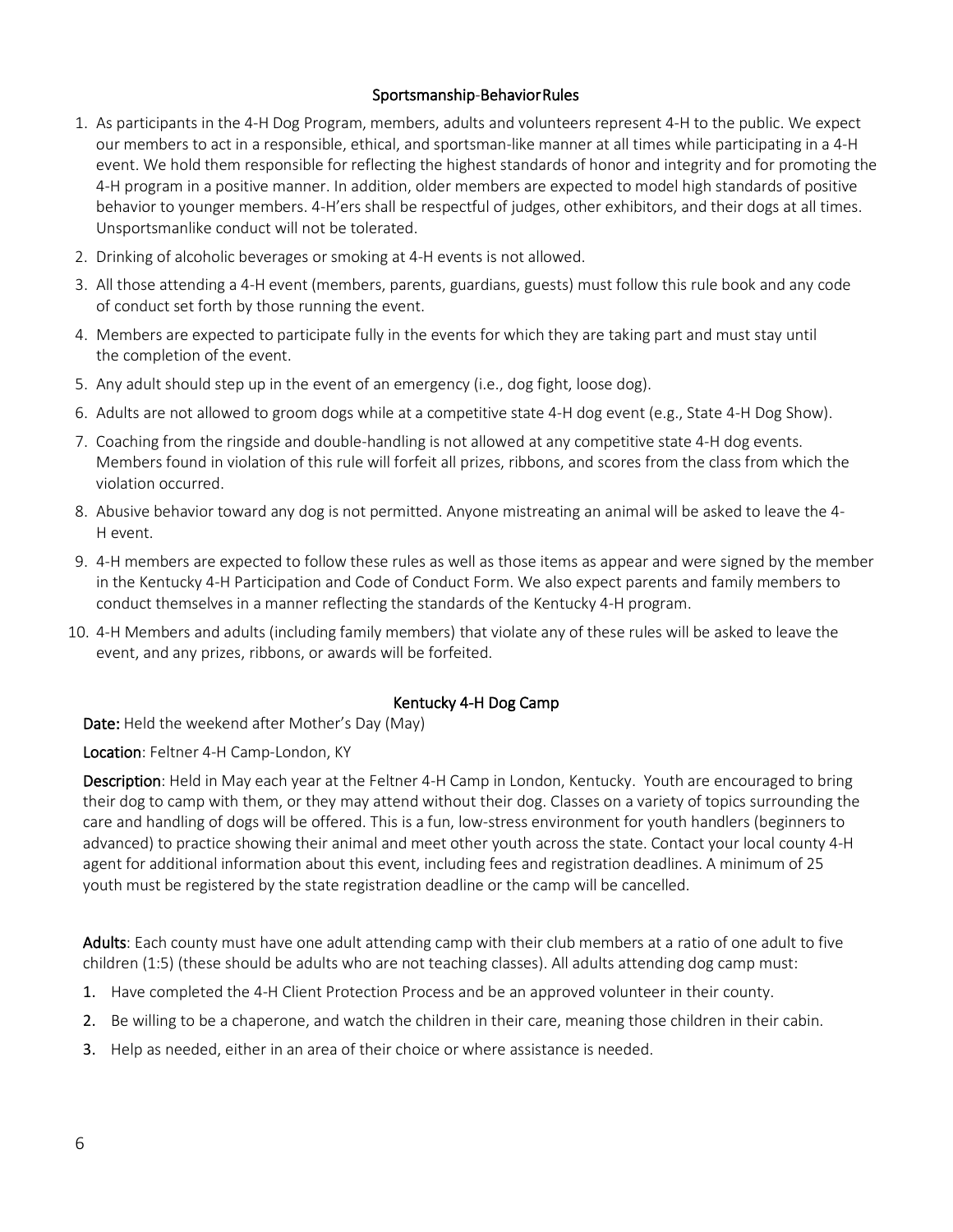# Schedule:

- 1. Arrival Time: Check-in is between 5:00 and 6:30 p.m. (Eastern Time Zone) on Friday in the Dining Hall. Dinner will be provided 6:30 p.m. and an informational meeting will follow. Before you unload your luggage and equipment, you **MUST** come to the dining hall to check in and receive your cabin assignment, and have your dog flea/tick checked and obedience tested. The parent/leader needs to remain at State 4-H Dog Camp until check-in of the 4-H'ers and their dogs is complete.
- 2. Flea Check: During check-in, members of the State 4-H Dog Advisory Committee will be checking for illness, parasites, ticks, and fleas. If any dogs are found with fleas/ticks, chaperones will be advised to get their animal(s) treated at their own expense before animals are allowed to stay at camp. Animals untreated will be sent home or must stay off camp at their own expense until the animal is properly treated. There will not be a reimbursement of money.
- 3. Departure time: Camp will end Sunday by 11:30 a.m. (Eastern Time Zone). Parents should arrive at 11:00 a.m. to help with packing. No one may leave the camp until all the cabins have been cleaned, passed inspection by the 4-H Camp Manager, and all poop has been scooped! **PARENTS**, it is very important that you be at camp to pick up your child ON TIME. Everyone should be on the road by 12:00 p.m. (Eastern Time Zone).
- 4. Agenda: Agenda varies each year.
- 5. Competitions: On Saturday, Dog Costume, Heel to Music, Dog Trick, Freestyle Obedience, Scent Work, and Dog Judging competitions will be held. Registration for these classes will be on Friday evening. Preregistration will be available at your county Extension office prior to camp.

Rules: In addition to all of the General Rules and 4-H Dog Program Event Paperwork Requirements:

- 1. No dogs are allowed in the dining hall: DO NOT take dogs into the dining hall. This is a health code violation that must be obeyed.
- 2. NO CHILD IS TO LEAVE THE J.M. FELTNER 4-H CAMP GROUNDS AT ANY TIME UNLESS ACCOMPANIED BY THE ADULT RESPONSIBLE FOR THE CHILD. Campers will not be permitted to leave camp at any time without prior notification and approval from State 4-H Staff or the Dog Program Coordinator, and must be accompanied at all times by an adult leader.
- 3. Reminder: All youth and adults must bring the required forms with them to camp (see Section: 4-H Dog Program Event Paperwork Requirements)
- 4. To prevent accidents, campers are to walk at all times, except during organized running games.
- 5. Campers are to stay away from maintenance equipment parked or being used on camp property.
- 6. Campers who have personal conflicts with other campers are encouraged to discuss these with their volunteer leader. If it cannot be resolved, please discuss with the cabin leader(s) or complete a Grievance Form at the registration table in the Dining Room.
- 7. All dogs are to be on leash and when not on a leash, in a crate. To reduce dog stress (and your stress too), start NOW preparing your dog for the crate. Dogs should not be in the beds with you in the evening. In past years, we have been warned that we could not use our 4-H camps for future State 4-H Dog Camp due to muddy dog prints on camp mattresses and "un-scooped poop".
- 8. Electrical appliances such as hair dryers may be used in the cabins, but not in the restrooms.
- 9. The possession and/or use by campers or volunteers of tobacco products, alcohol, drugs, fireworks, and any weapon or item construed to be a weapon (such as a knife) is strictly prohibited.
- 10. The flagrant violation of any of the rules may result in parents being required to remove a camper from the campgrounds.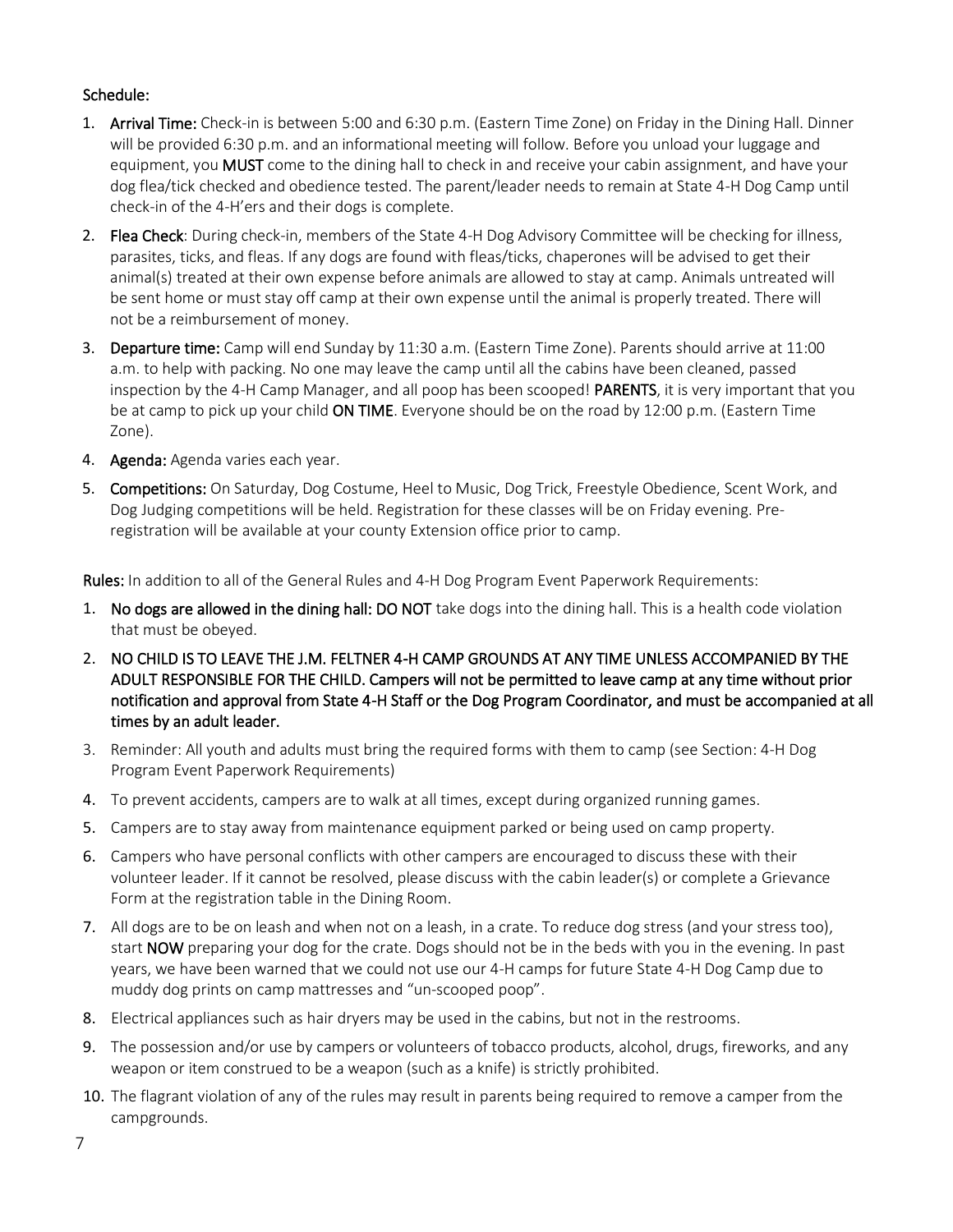#### Camp Canine Dog Show - Class Descriptions

#### General Information and Rules

- 1. See the General Rules section and the Competition section (found in the State 4-H Dog Show section) of this rule book for additional information and rules. It is the 4-H member's responsibility to read this rule book in its entirety.
- 2. The 4-H'er may be interviewed in the show ring about his/her costume or trick.
- 3. Costumes cannot be repeated from past years by the same contestant.
- 4. Members should prepare their costumes, tricks, and routines prior to camp and bring all parts necessary to complete the costumes, tricks, or routines with them (including any music, music player, etc.).
- 5. Ribbons may be provided to all competitors, along with  $1<sup>st</sup>$ ,  $2<sup>nd</sup>$  and  $3<sup>rd</sup>$  place.
- 6. All classes are non-premium.

Class 1 - Most Creative Dog Costume. Most creative dog costume depicting a theme (4-H'er not in costume). The theme may be historical, humorous, cartoon, etc. No premium.

Class 2 - Most Creative Dog and 4-H'er Costume. Most creative dog and 4-H'er costumes depicting a theme. The theme may be historical, humorous, cartoon, etc. No premium.

Class 3 - Best Trick. Members have up to three minutes to have their dog perform up to five tricks. Members and dogs will be judged on creativity and performance. Food is allowed. No premium.

Class 4 - Heel to Music (HTM). A HTM routine should be done with the dog and the handler in close proximity to each other throughout the routine. Handler's steps should be in time to the music. On all moves, the dog and handler team should move as one entity throughout the routine, displaying heelwork and creativity in the many positions and behaviors possible in HTM. No distance work should be included in HTM routines. The dog or the handler should not weave through or be in-between the other's legs or arms in HTM routines. (Note: The dog's tail is excluded from this). No intentional attempt on the part of the dog or the handler to jump, either horizontal or vertical, should be included in HTM routines. No Premium. 4-H'er will provide own music and music player.

Class 5 - Freestyle Obedience – Individual. The 4-H'er and their dog should move to the beat of the music and the dog may be on or off leash. They will be judged on how many moves the dog and handler successfully complete, the variety of moves, how the dog and handler are interacting, and control of the dog by the handler. The routine should cover 50% of the ring space. The handler and dog should appear to be having an enjoyable experience. Judges must look to see if the handler has control of their dog. The routine length must be within 1:30 and 2:15 minutes (plus or minus 15 seconds, allowed for recording and playback device speeds). The ring size will be approximately 30 feet by 30 feet. No food is allowed in the ring. 4-H'er will provide own music and recorder.

Class 6 - Freestyle Obedience –Team. Same as Class 5 above, except two-five members and dogs perform the routine. No food is allowed in the ring.

Class 7 - Dog Judging - This competition will help 4-H'ers become more knowledgeable in all aspects of their preparation of purebred dogs for showing in Conformation/Junior Showmanship rings. There will be a junior and senior division for this event. No Premium.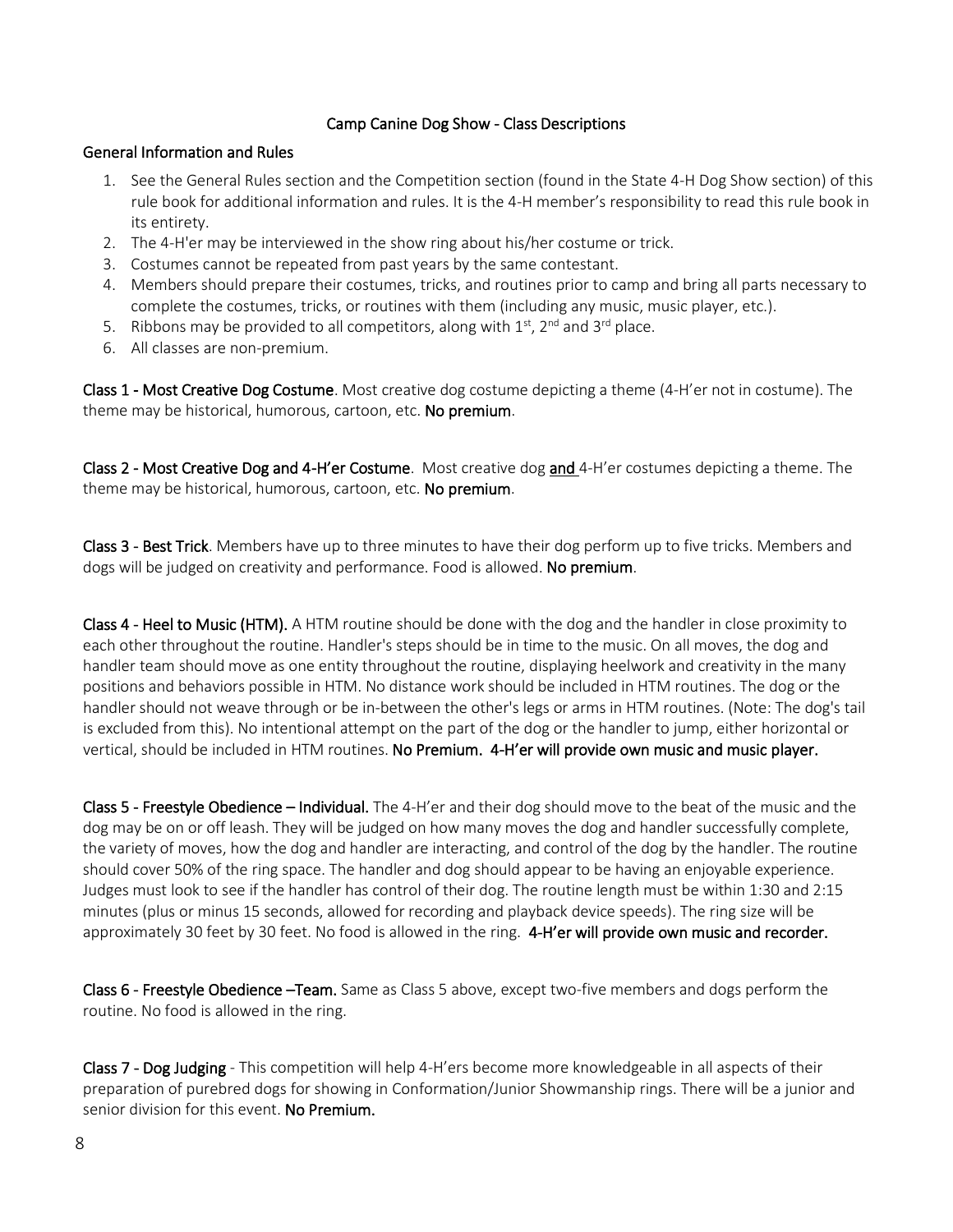#### Additional Dog Judging Rules (In addition to all of the General Rules)

- 1. Dog Judging is an individual competition. Participants may not talk to other participants or spectators during the judging.
- 2. Information on the breed(s) to be judged will be posted on the state 4-H website. The specific dogs to be at the competition should not be used in 4-H dog program practices or events after January 1 of the competition year.
- 3. The Hormel judging system will be used during the competition.
- 4. Junior members will be required to give two-minute reasons in the event of a tie. Senior member will be required to give a maximum of three-minute reasons on at least one class of animals. Seniors who do not complete their reasons will be disqualified from the judging event.

#### Scent Work Division includes classes 8-10 (see below for information and rules)

According to the AKC, "in the sport of Scent Work, dogs are trained to recognize specific odors, and to alert their handlers when the odors are detected." Dogs in the class will search for a specific scent, such as the essential oil, birch. Containers with a cotton swab dipped in the essential oil will be hidden in a search area. (The containers will have holes in them to allow the odor to escape, so that the dog can find them.)

Alerts. Handlers must confirm the dog's alert verbally with the word "Alert" when the dog indicates a find. When the handler calls Alert the judge is responsible for confirming whether the alert is correct or incorrect.

Collars, Leashes, and Harnesses. Dogs must wear a properly fitted buckle collar, martingale or harness. No odoremitting collars (such as no-bark collars that spray citronella, or DAP calming collars) may be worn or present in the search area. A 6-foot leash must be used. This is an on-lead class. The leash can be used to gently guide the dog away from the boundaries of the search area, but cannot be used for correction or punishment.

Rewards and Reinforcers. When a dog correctly finds the scent, the handler may reward the dog with a food or toy reinforcer, which may be delivered at or away from source. The handler must take care not to contaminate the search area with food particles or saliva. Toys may be thrown, but if the toy or the dog causes disruption to the search area, the dog/handler team may incur a fault.

Handlers may not reveal any information about the search, the location of the hide, or their performance (aside from a thumbs up or thumbs down) until all entries have run for the particular class. Even innocent discussion can accidentally cue handlers about the search in a way that may influence their performance. If anyone is found to be discussing a search before the class has ended, both parties in the discussion (speaker and listener) will be penalized with a "Not Qualified" score (NQ) for the class.

# CLASSES AND EXPLANATIONS

Class 8 - Container search. In a container scent discrimination search, 10 identical containers are laid out in 2 rows of 5 containers. One of the containers has the scented cotton swab. The dog must find the correct container and indicate to its handler within 2 minutes of starting. This class is timed and placed according to the lowest times of the successful dog/handler teams. No premium.

Class 9 - Interior search. In an interior search, one container holding the scent is hidden in an indoor search area. The dog must find the container and indicate to its handler within the time set by the judge (2 minutes). This class is timed and placed according to the lowest times of the successful dog/handler teams. No premium.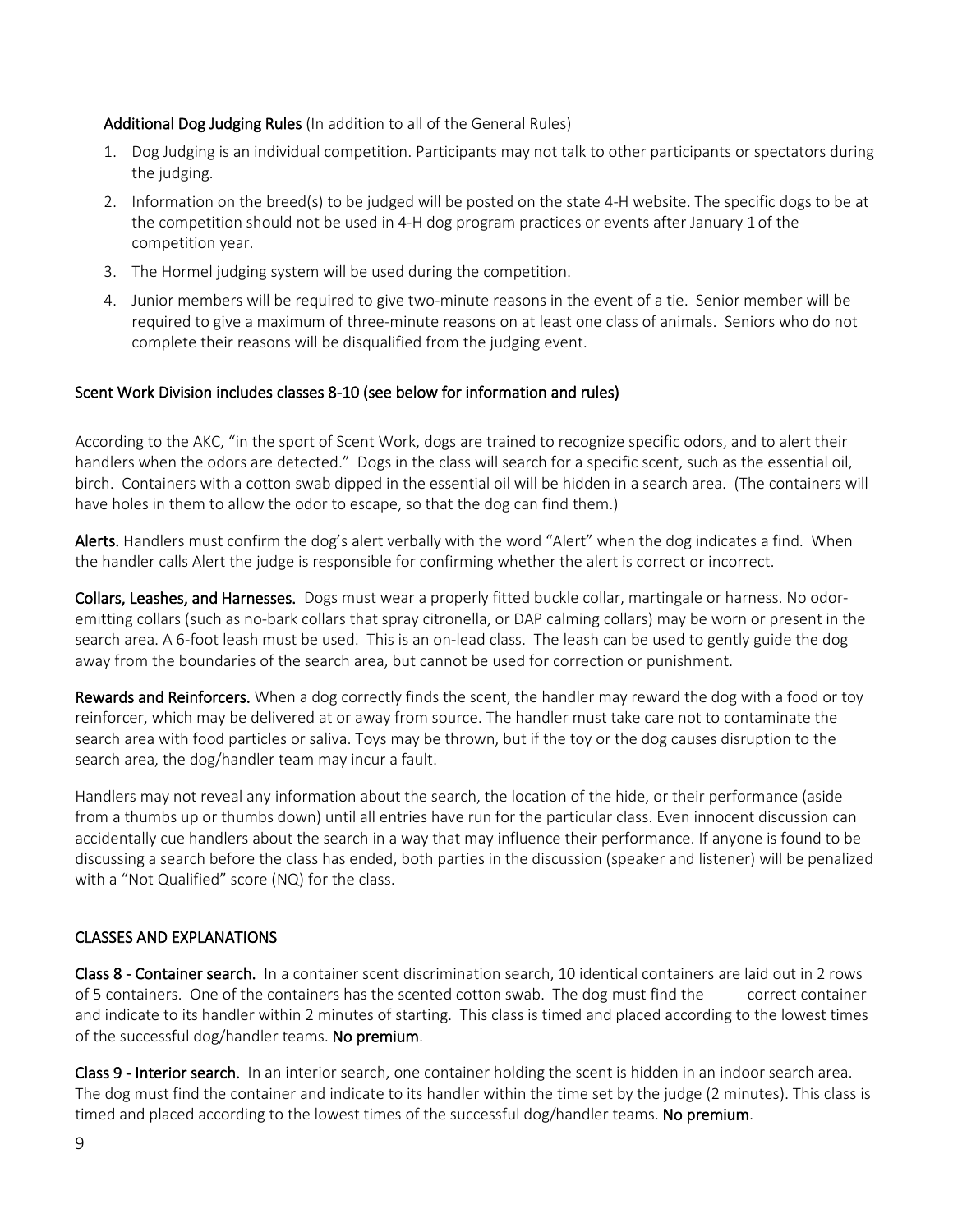Class 10 – Chow Hound Food search. A piece of hot dog or cheese will be hidden in the manner of an interior search. The rules for interior search will be followed for this class. Participants in this class may not be entered in the container search or the interior search classes. No premium.

# What to Bring: Camp

#### Everyone

We are asking everyone to bring any and all available agility equipment that you can. This would include tunnels, teeters, etc. Also, each club should bring prizes for the number of youth in your club attending for the pooper scooper contest. Example, if you have five youth attending camp you should bring five prizes, etc.

#### For Chaperone

- Chaperones will carry the Kentucky 4-H Participation Information Enrollment Form and Code of Conduct form for each youth they are supervising from their county. Adults will also complete the Kentucky 4-H Participation Information Enrollment Form and Code of Conduct form for themselves.
- Chaperones are responsible for medications and medication forms for all youth they are chaperoning.

#### For You

- All required forms (see Section: 4-H Dog Program Event Paperwork Requirements)
- Bedding: Twin sheets, pillow, and blankets or sleeping bag (the cabins are not heated)
- Towel, washcloth, and soap
- Toothbrush, toothpaste, comb and other personal care items
- Clothing for warm and cold weather (as weather can vary at this time of the year). Bring at least one change of clothing per day.
- Two pairs of comfortable shoes. Flip-flops may be worn in the shower (only), jacket, sweater, or coat. NO FLIP-FLOPS may be worn during camp (except in showers).
- Rain gear, even if rain is not predicted where you live (boots for muddy weather).
- Flashlight
- Alarm clock
- Snacks for yourself
- **Medications**
- Extension cord/power cord for electrical hair dryers, I-Pod or phone charging, etc.

#### For Your Dog

- All required forms (see Section: 4-H Dog Program Event Paperwork Requirements)
- Pooper scooper or disposable doggie bags, plastic grocery or sandwich bags
- Dog crate-make sure your dog is familiar with the crate **BEFORE** coming to camp. No soft crates please.
- Dog food (enough for the whole weekend) and two bowls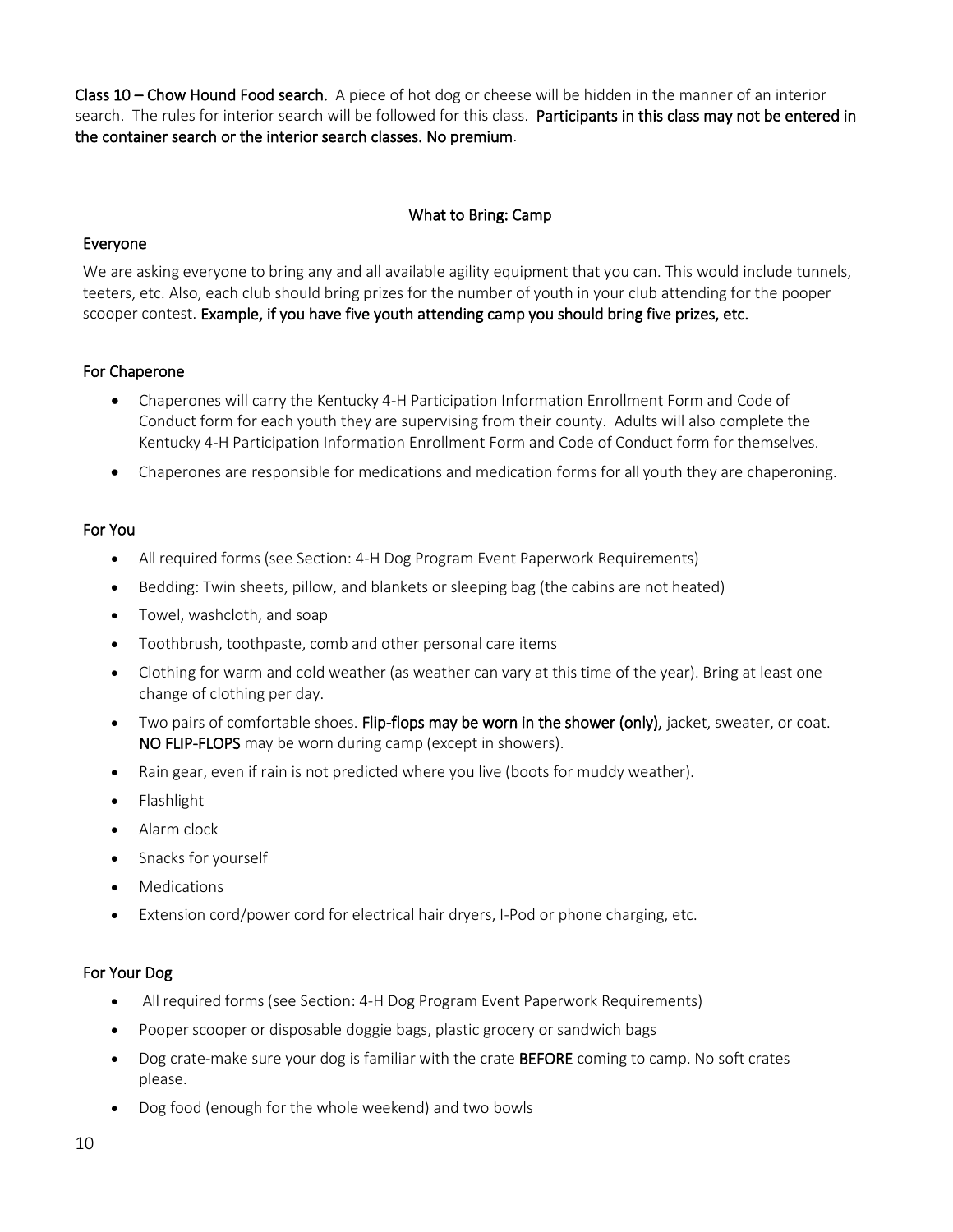- 4-6 foot lead, flat collar, and training collar (choke chain, pinch collar, etc.) No chain leads please! In agility dogs may run with buckle or quick release collars. Slip collars or prong collars are not permitted in agility.
- Showmanship lead
- Dog treats for training
- Healthy dog treats
- 1-2 gallons of water

#### Optional

- Dog first aid kit
- Tracking equipment
- Camera
- Bug spray
- Board or card games, puzzles
- Dog dumbbell
- Sheet or blanket to cover the dog's crate (may help to quiet the dog)
- Heater and/or fans
- Dog videos

#### Kentucky 4-H Dog Bowl and Skillathon

<span id="page-10-0"></span>Date: March 6, 2021 Location: TBD Registration Deadline and Fees: Contact your county Extension office.

Classes: Class 1 Junior Division 4-H Dog Bowl Class 2 Senior Division 4-H Dog Bowl Class 3 Junior Skillathon

Class 4 Senior Skillathon

# Description: Non-premium

Dog Bowl Rules: In addition to all of the General Rules applying to 4-H Exhibitors.

The primary objective of the Dog Bowl Contest is to provide an educational opportunity for youth enrolled in 4-H dog projects to demonstrate their knowledge of dog related subject matter in a competitive setting where attitudes of friendliness and fairness prevail.

• 4-H members who have participated in a county dog club/group and who have completed 6 hours of education between September 1 and the date of the Dog Bowl and Skillathon are eligible to compete.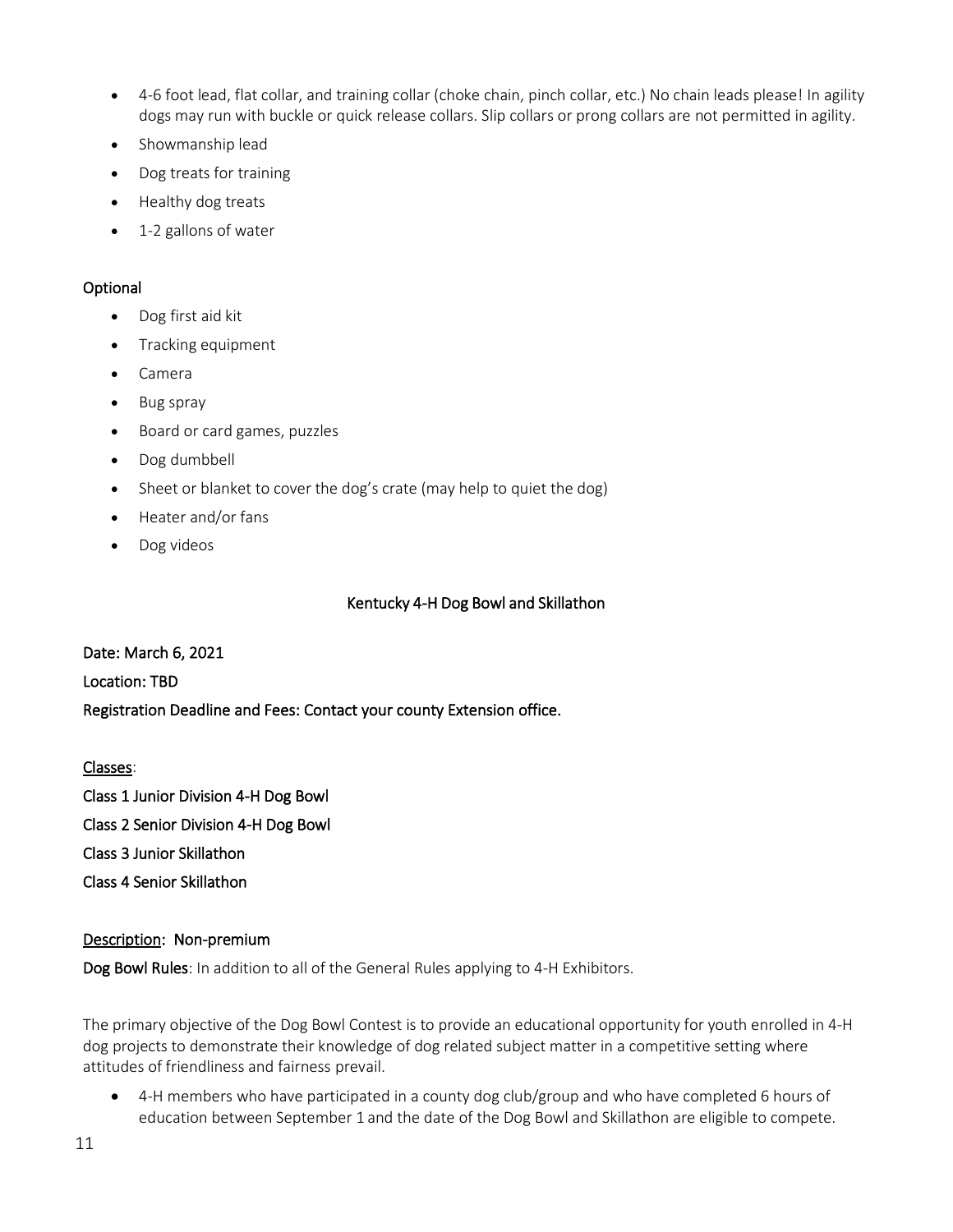- All youth must have completed required forms (Personal Information and Enrollment Form and Code of Conduct Form, and event registration form).
- 1. 4-H Dog Bowl Team entries should be made electronically through the county Extension office. Register teams by individual's name (in the Description Section list the county team, i.e. Bell County Junior Team 1, Bell Co. Jr. Team 2). All bowl team members must participate in both the skillathon and the bowl portions. Note: Team members will be confirmed at the event during check-in/registration.
- 2. Age groups are based on age as of January 1 of the current 4-H year. Junior team members must be between the ages of 9-13 years old. Senior team members must be between the ages of 14-18 years old. Junior team members may be moved up to make a complete senior team; senior team members may NOT be moved down to junior level. Any junior 4-H'er moving up to participate on the senior bowl team should be registered in the senior class of the skillathon portion, use the senior score sheet and materials to be counted on the team. They may not participate as a junior in any other Dog Bowl portion for this event. Junior youth moving up to senior bowl team at registration will be moved to senior class for this event and also for skillathon class portion.
- 3. There will be a Junior and Senior Division in this contest. Each county may enter a maximum of two teams for each division. A team will consist of three members and designate one alternate member. All Dog Bowl teams are to remain in the area of the event until they are eliminated. A minimum of three team members must be present and participate in both the skillathon class and bowl portions to participate for top three placings.
- 4. Alternates shall not be seated at the panel and may not participate in the match unless:
	- a. One of the regular members is unable to participate in a contest.
	- b. The moderator disqualifies one of the regular members during one-on-one questions for responding two times to questions directed to another contestant.
	- c. If an alternate is seated following the removal of a regular contestant, the team member removed becomes the alternate and becomes ineligible to return to that particular match. The team member removed and the alternate remain eligible to participate in further matches. Alternates may participate in the skillathon portion as an individual, but their scores will not count toward the team unless they become a member of the team.
- 5. A Team Captain should be designated and seated nearest the moderator as Player Number One.
- 6. A single or double elimination format may be used depending on the number of teams that participate and time allowed. Each match will be divided into three parts based on time and number of questions.
	- a. The first part will be a skillathon format on breeds, anatomy, conformation, equipment identification, and/or other dog-related subject matter. Each team will compete as an individual on their team. The three scores for each team will be counted as the team score. Participants will be allowed up to five minutes per station to complete the identification. No conversation between team members will be allowed during this portion. Bonus questions answered correctly will be used to break ties for the total scoring of the bowl team.
	- b. The second part will be a bowl format with regular questions and toss-up questions to which any team member may respond. Correct response is worth one point. Bonus questions will be directed to the team answering the toss-up question correctly. For the bonus question, a ten second period is permitted for team consultation to determine the answer. At the end of the ten second period, the team captain or designee will answer. All parts of the bonus question must be answered correctly to be awarded points. Bonus questions are worth two points. There is no penalty for an incorrect answer. Opposing team will have an opportunity to answer the question for points if the original team misses the question.
	- c. The third part will be one-on-one questions, which are directed to one member of each team. Beginning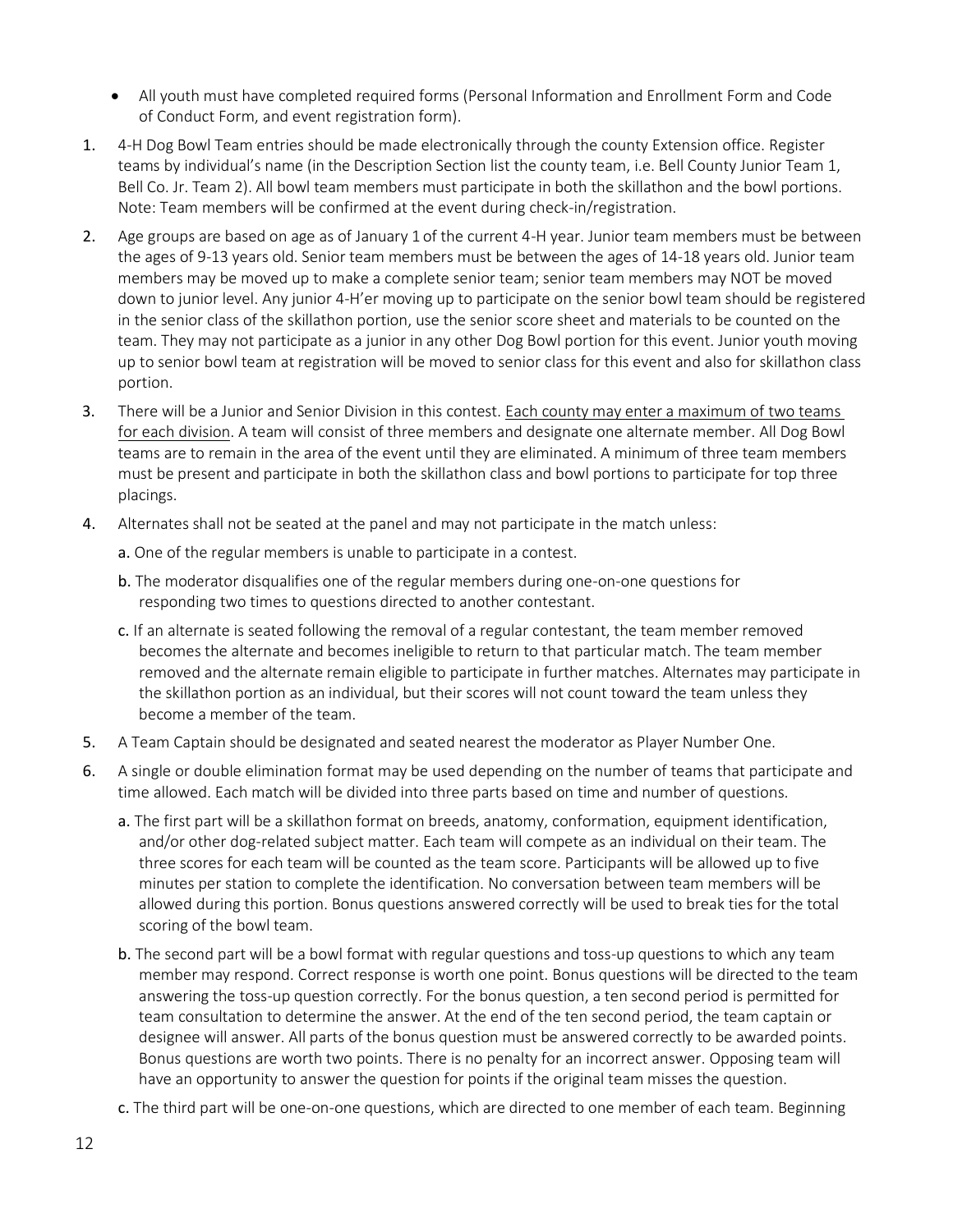with Player Number One, questions will rotate to each team member until all players have answered one question. Each correct response is worth two points.

- 7. When the moderator announces the first question, no part of the question will be repeated nor will any additional information be given to the contestant. If a buzzer is activated during the reading of any question, the moderator immediately will cease reading the question. If the question is missed, the opposing team may have an opportunity to answer the question. The moderator will read the entire question.
- 8. After completion of the question, teams have five seconds to buzz in. The answer should start within five seconds of being acknowledged. All parts must be answered correctly to receive points for the team.
- 9. The top three team places in each class will be determined based on highest accumulated points of the bowl round plus the scores of the skillathon for the three team members. If there is a tie it may be broken using the following format (a) then (b) then (c);
	- a. The skillathon bonus scores for each of the three team members will be included in the final scoring for the team;
	- b. From the general question and answer portion, bonus points from all three team members;
	- c. If a tie is still unbroken, there will be a five question run off to determine the winner in the class.
- 10. Resources used for the development of the questions will be from the following reference materials: National 4-H Cooperative Curriculum System, Inc. (4HCCS ) - Dog 1, 2, and 3, Ohio State University Dog Learning Lab Kit, and Ohio State University Dog Resource Handbook.
- 11.  $1^{st}$  and  $2^{nd}$  team place will be awarded in the Junior and Senior Division, using the Dog Bowl scores. All participants will receive participation ribbons. No premium will be paid.
- 12. Grand and Reserve Champion Winners: Winners will be awarded in Junior and Senior Division, using both Dog Bowl (team) and skillathon (individual) combined scores for individuals in Junior and Senior Divisions. No premium will be paid.

Skillathon Rules: In addition to all of the General Rules (above) applying to 4-H Exhibitors.

- 1. For youth who would like to participate in a dog skillathon experience as an individual without having enough members for a bowl team. The skillathon will also be a part of the Dog Bowl team requirement. All youth should sign up for skillathon whether they are on a bowl team or individual.
- 2. 4-H Dog Skillathon entries should be made electronically. Instructions and web address will be provided to county Extension offices.
- 3. If you are a member of a Dog Bowl team, please sign up for the skillathon portion by registering in the appropriate class (Junior or Senior Division) like all other 4-H entries. All Dog Bowl team members must sign up for skillathon classes too.
- 4. Individuals may participate in the skillathon portion only without being a member of a dog bowl team.
- 5. Age groups are based on age as of January 1 of the current 4-H year. Junior 4-H'ers must be between the ages of 9-13 years old. Senior 4-H members must be between the ages of 14-18 years old. Exception: If a junior member is participating on a senior bowl team, please register them in the senior class category (for skillathon too). If a junior 4-H'er is declared a member of the senior bowl team at registration on the day of the event, they will be moved to the senior class and must participate in the senior division of the skillathon.
- 6. The skillathon format may be on breeds, anatomy, conformation, equipment identification and/or other dog educational materials. Participants will be allowed up to five minutes per station to complete the identification. No conversation between members will be allowed during this portion. Bonus questions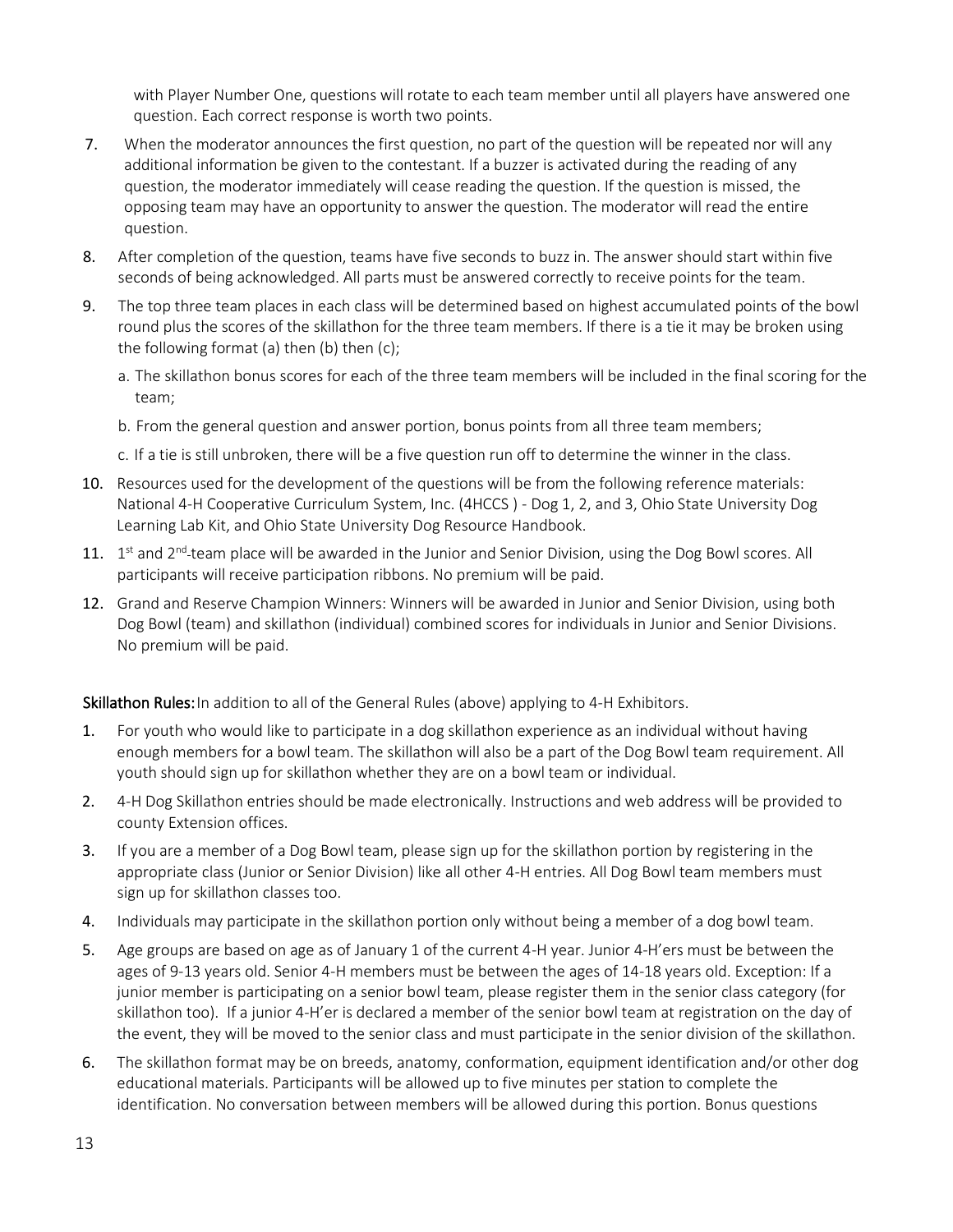answered correctly will be used to break ties for the total scoring of the top three individuals. If a tie still needs to be broken, the names of the top scoring participants will be drawn for placing.

- 7. Resources used for the development of the questions will be from the following reference materials: National 4-H Cooperative Curriculum System, Inc. (4HCCS) Dog 1, 2, and 3, Ohio State University Dog Learning Lab Kit, and Ohio State University Dog Resource Handbook.
- <span id="page-13-0"></span>8. Grand Champion ( $1^{st}$ ), Reserve ( $2^{nd}$ ) and  $3^{rd}$  individual place will be awarded in the Junior and Senior Division, using skillathon scores. All participants will receive participation ribbons. No premium will be paid.

# Kentucky 4-H Dog Poster Contest DIVISION 6011.4 EDUCATIONAL 4-H DOG PROJECT POSTERS MONDAY AUGUST 16, 2021 (Cloverville) Register electronically by the August Deadline for Cloverville Entries Ashley Osborne, 4-H Youth Development Specialist State 4-H Dog Program Agent Advisory Committee

Project entry must meet all the requirements for the class; otherwise, the entry will be disqualified.

4-H members who have participated in a county dog club/group and who have completed 6 hours of education between September 1 and the date of the Dog Poster State Registration Deadline are eligible to compete. Note: To offer dog programs/projects as part of the county 4-H program, the county must have in place at least one volunteer serving in the role of "Certified Dog Volunteer Leader" for each dog club/group. Eligible dog posters are due on Monday of Entry Day for judging and should be entered by your county agent on Entry Day only in Cloverville.

- 1. See General State Fair Rules applying to all 4-H Exhibitors and General Rules applying to 4-H judging events. All participants must be registered electronically through the State Fair Department by the August deadline.
- 2. Educational posters MUST relate to dogs and be completed since the last State Fair. Poster must be judged at the county level before entry at the State Fair. Only one entry per class per county is allowed (county winner must have received at least a blue ribbon at the county level before entered at the state fair level).
- 3. Posters should encourage the participant's imagination in developing a slogan/theme that promotes a breed or project or educates the viewer about a dog project related activity. Examples of topics include but are not limited to: showing/grooming/caring for your dog, dog health, nutrition, and breed characteristics. Posters should be simple and focus on one message to tell the story of your dog poster theme. Resource information should be attached to the back of the poster (resource may be in envelop with youth name and county, class listed on envelop). Reliable resource information should be used (please note that Wikipedia may not be a reliable source).
- 4. Participants may use a variety of media, however no 3-dimensional posters will be allowed and no text cut directly from a magazine will be allowed (such as a cut-out of a magazine article used for the poster).
- 5. Posters must be no smaller than 20" x 30" and no larger than 24"x 30." Poster format should be portrait (vertical) not landscape. Posters must be made using one of the following, matt board, or foam core board. No poster board is allowed. Posters submitted on poster board will be disqualified at entry.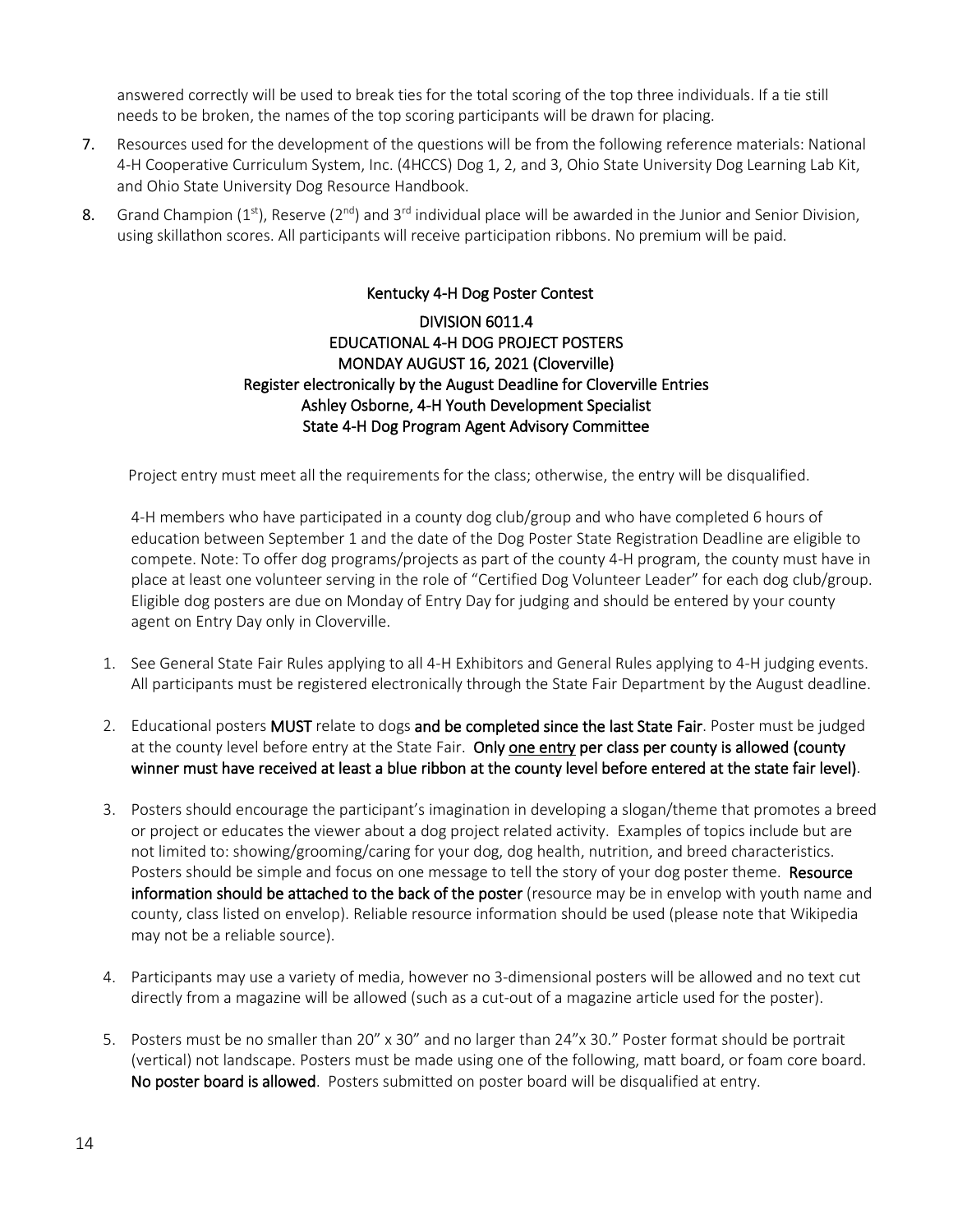- 6. Copyrighted characters such as Snoopy, Charlie Brown, or other cartoon characters cannot be used.
- 7. Electronic label should be affixed to the lower right corner of the poster. The back of the poster MUST include a listing of the resources of the information on the poster or the poster will be marked down in judging. Poster content should allow for display of the electronic label in the bottom right corner of poster, approximate size of a 3x5 card. ON the back of the poster: Write youth name, county, class.
- 8. Posters will be judged on how well they present information and on their general appearance.
- 9. Class champion ribbons will be presented. All participants will receive ribbons and premiums. One overall Grand and Reserve will be chosen from the Junior and Senior entries.
- 10. There is no Cloverbud poster class. 543- Junior (age 9-13) 544 - Senior (age 14-19)
- 11. Ribbons: Blue: 100-75 points; Red: 74-50 points; White: 49 and below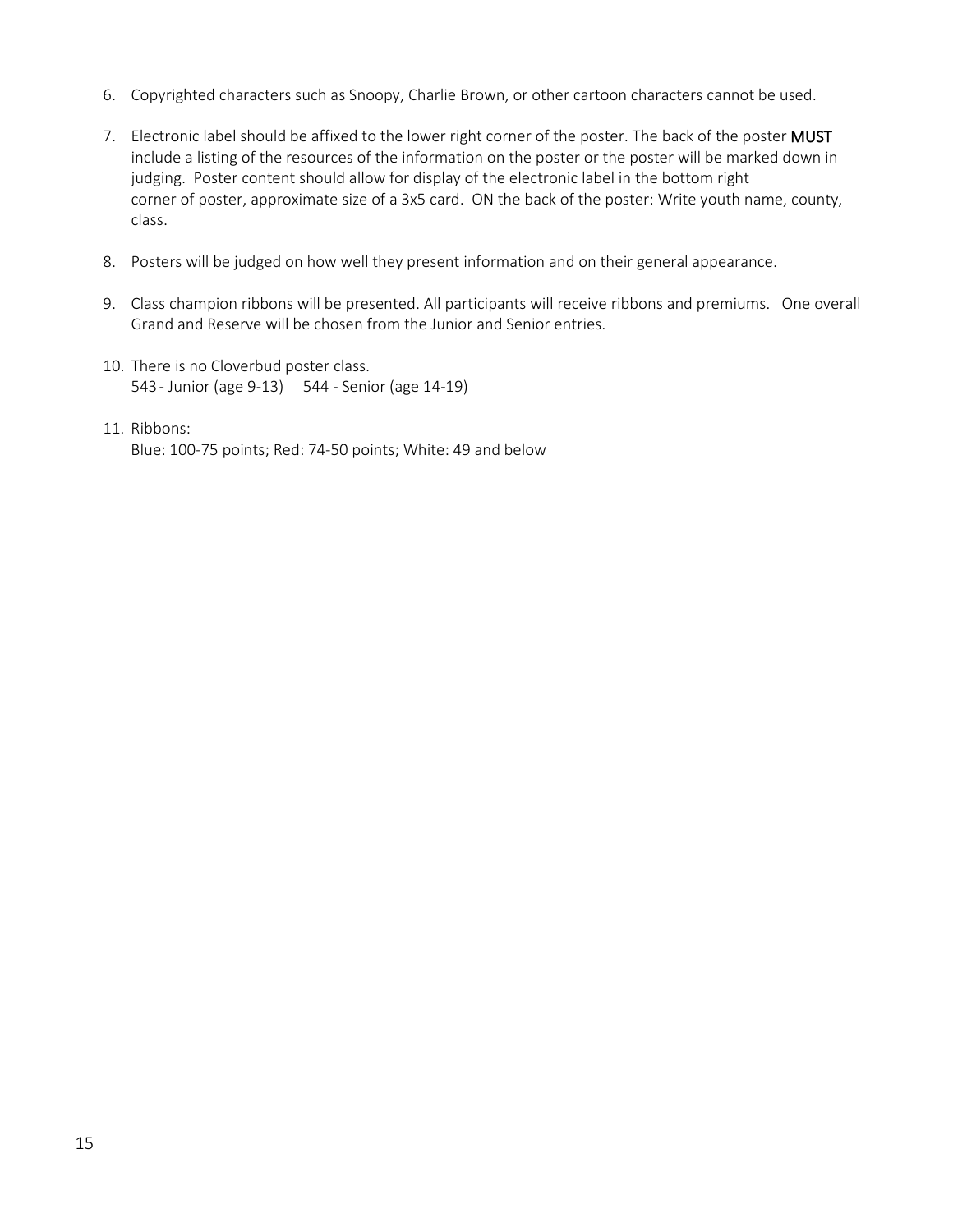# <span id="page-15-0"></span>Kentucky State 4-H Dog Show DIVISION 6011 - 4-H DOG SHOW Sunday, August 15, 2021 Kentucky Exposition Center, Louisville, Kentucky

Ashley Osborne, 4-H Youth Development Specialist Kentucky 4-H Dog Agent Advisory Committee

Schedule of Events:

Please note that times are tentative. A schedule will be mailed to all registered participants prior to the show. This schedule will include specific times and/or information for each class.

> Registration: 8:00 a.m. – 9:00 a.m. Animal check-in: 8:00 a.m. – 9:00 a.m. Exhibitor Meeting: 9:00 a.m. Events Begin: 9:30 a.m.

#### Classes:

502 Obedience Sub Novice A

503 Obedience Sub Novice B

504 Obedience Beginner Novice

505 Obedience Preferred Novice A

506 Obedience Preferred Novice B

- 507 Obedience Graduate Novice
- 508 Rally Obedience Beginner (Introduction)
- 509 Rally Obedience Novice
- 510 Rally Obedience Intermediate
- 511 Rally Obedience Advanced

514 Beginner Showmanship Handlers 9-12

515 Beginner Showmanship Handlers 13-15

516 Beginner Showmanship Handlers 16-18

517 Novice Showmanship Handlers age 9-12

- 518 Novice Showmanship Handlers age 13-15
- 519 Novice Showmanship Handlers age 16-18 520 Open Showmanship Handlers age 9-12 521 Open Showmanship Handlers age 13-15 522 Open Showmanship Handlers age 16-18 523 Masters Showmanship Handlers age 9-12 524 Masters Showmanship Handlers age 13-15 525 Masters Showmanship Handlers age 16-18 538 On-lead Agility 539 Off-lead Agility 540 Jumpers On-lead 541 Jumpers Off-lead 542 Tunnelers 550 Most Creative Dog Costume
- 551 Most Creative Dog and 4-H'er Costume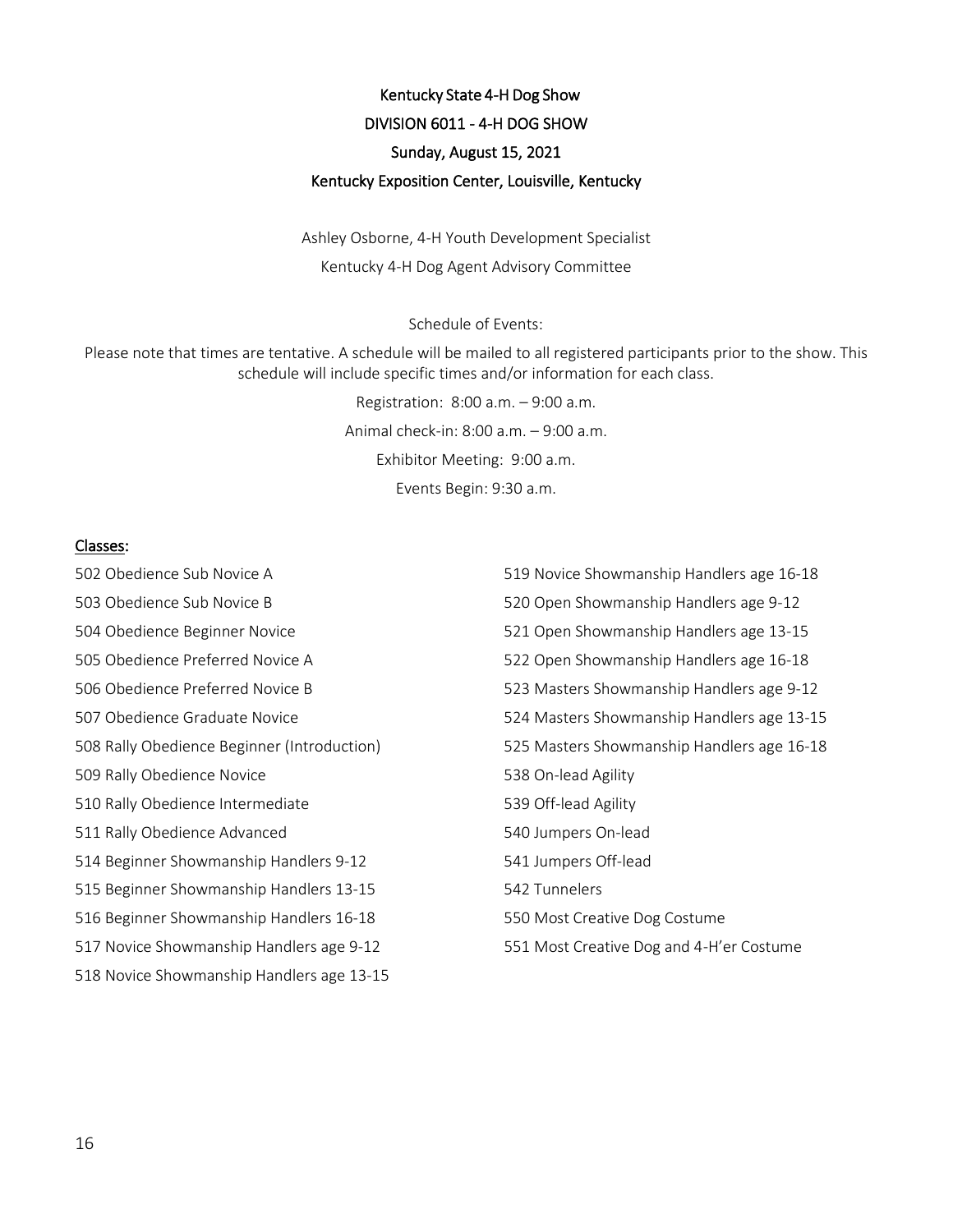- 1. See General State Fair rules for rules applying to 4-H Exhibitors.
- 2. See the General Rules section of the Kentucky 4-H Dog Program Rule Book and Guide for information on eligibility, required forms, sportsmanship behavior, etc. It is the member's responsibility to read and follow the Kentucky 4-H Dog Program Rule Book and Guide in its entirety.
- 2. 4-H dog entries should be made electronically by July 10, the Animal Science deadline. No late registrations will be granted. (Agents please note that the description line of the entry should be the dog's name and breed.)
- 3. A registration fee of \$15 per exhibitor is required to help offset costs associated with the dog show. This fee is due to fourteen days prior to the show. Checks can be made to the Kentucky 4-H Foundation and mailed to University of Kentucky c/o KY 4-H Dog Program, 212 Scovell Hall, Lexington, KY 40546.

# PLEASE SEE THE GENERAL RULES OF THE KY 4-H DOG PROGRAM RULE BOOK AND GUIDE. EACH MEMBER IS RESPONSBILITY FOR READING THE ENTIRE GUIDE PRIOR TO THE DOG SHOW.

# Competition Rules

- 1. 4-H members who are enrolled in a county 4-H dog club/group and who have completed 6 hours of education between September 1 and the date of the state event are eligible to participate in that event. Note: A county must have a certified dog volunteer leader to have a county dog club/group. For additional information see the Kentucky 4-H Dog Volunteer Certification Program Guidelines.
- 2. The dog club member must do all grooming and training associated with their project animal(s). Members are responsible for 100 percent of the care, feeding and safety of their dogs while the dogs are on the event grounds. Parents or leaders are not allowed to assist with the preparation of the dog before any competitions.
- 3. Youth with special needs (physical, learning, etc.) may request special accommodations by indicating their need on the entry form. The event/show superintendent will work closely with the member to ensure that proper arrangements are made. A member requiring assistance may receive help from another 4-H member. If another 4-H member is not available an approved leader, instructor, or judge may be asked (respectively).
- 4. While at a 4-H Dog Program event, members must always maintain control of their dogs. All dogs must be on a leash or crated, unless participating in a class that requires the dog to be off leash. Dogs must not be taken outside of the immediate area of the show except for curbing and light exercise. In addition to being a good safety rule, crating dogs between classes gives the animals a rest period. Any dog running free will be impounded and removed from the grounds.
- 5. The 4-H'er is responsible for appearing at the ring when their class is called. If the 4-H'er does not appear in the ring by the conclusion of the class the 4-H'er may not be able to participate in that class and will be ineligible for champion for that class. The 4-H'er or their declared club leader (if youth is in a ring) is responsible for informing class steward of conflicts.
- 6. Training and Disciplining in the Ring. The judge will not permit any handler to use excessive verbal commands, to move toward the dog to correct it, or to practice any exercise in the ring while competing. Any exhibitor who does so may be excused and will receive a non-qualifying (NQ) score for that class. Note: at judges' discretion, a 4-H member may re-attempt an exercise for learning purposes (for example, if a dog eliminates in the ring, the judge may allow the 4-H member to re-attempt the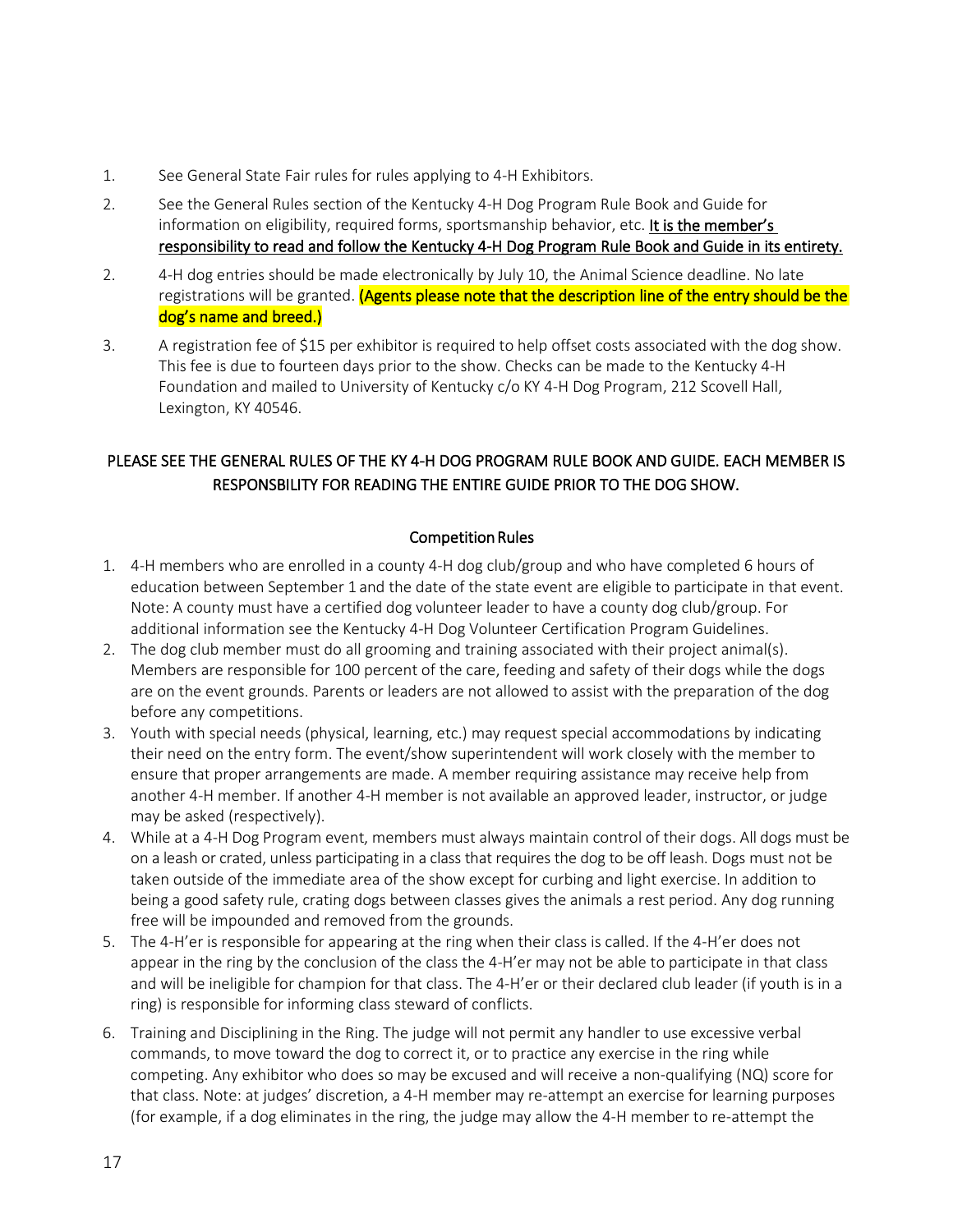exercise and continue with further unattempted exercises for learning purposes, however, the 4-H member will receive a no score/NQ).

- 7. Adults are not allowed to enter the ring, or direct from the sidelines during a show.
- 8. Declared Club Leaders for State 4-H Dog Show: Certified dog volunteer leaders may be declared for the state dog show. Declared leaders will be provided a vest and will be permitted on the arena floor during the dog show. In the event that a county only has one certified dog volunteer leader present, the certified dog volunteer leader may identify additional adult leaders/chaperones if desired (maintaining a ratio of an additional adult for every ten 4-H members). All adult leaders/chaperones declared must complete the volunteers and leaders expectations defined on page 2 of the Kentucky 4-H Dog Program Rule Book and Guide. Declaration must be made at the start of the show (registration).
- 9. Only State Fair Dog Show workers, 4-H'ers showing their animal(s) and declared club leaders will be allowed on the ring floor during the show (e.g., inside of the white fence). (Exception: In cases of youth with special needs, accommodations will be made). Family members and non-declared club leaders will be asked to view the show from outside of the show area. Parents, guardians, and leaders may not approach a judge before or after completion of a class. Concerns, comments, and complaints shall be directed to the show chairperson. After a warning is issued, violation of this rule will result in a parent, guardian, or leader being asked to leave the arena area for the remainder of the show.
- 10. Once a member moves up to a new class, he/she may not revert back to previous (lower level) class.
- 11. Moderate practicing and warm up of dogs shall be permitted but not near the class rings except in identified areas.
- 12. Food, treats, and/or toys are not permitted in exhibitor's hands or on their person while in the show ring during obedience and rally classes. If an exhibitor brings food, treats, or toys into the competition arena, they must leave all items with the steward prior to entering the show ring. Exhibitors with food, treats, or toys in their hands or on their person while in the show ring during obedience and rally classes are subject to disqualification. Treats can be used in the agility ring but the dog will receive a white ribbon for his/her performance.
- 13. At the State 4-H Dog Show, the 4-H member is recommended to enter one Fitting and Showmanship AND one additional class. The dog used for Fitting and Showmanship must be the same dog shown in the Obedience class.

# 4-H Dog Competition Dress Code

Any type of clothing with inappropriate logos, words, or images are prohibited. Collared shirts or club tshirts are recommended. Shorts, dresses and skirts that are not shorter than 2 inches above the knee are permitted. 4-H members may not go barefoot at any time during the event. Flip-flops, sandals, and Croc or Croc-like footwear are prohibited at competitions and at any time while a member is handling a dog at an event. If the dress code is not followed points may be deducted from the overall class score for that 4-H member. Bonus points may also be given for individuals that follow the dress code and dress professionally.

# Equipment and Things to Bring For Competitions

For you:

- Show Clothes
- Show Shoes
- Extra Clothing
- Lawn Chairs
- Clip Board
- Pen or Pencil
- Money
- Parking Pass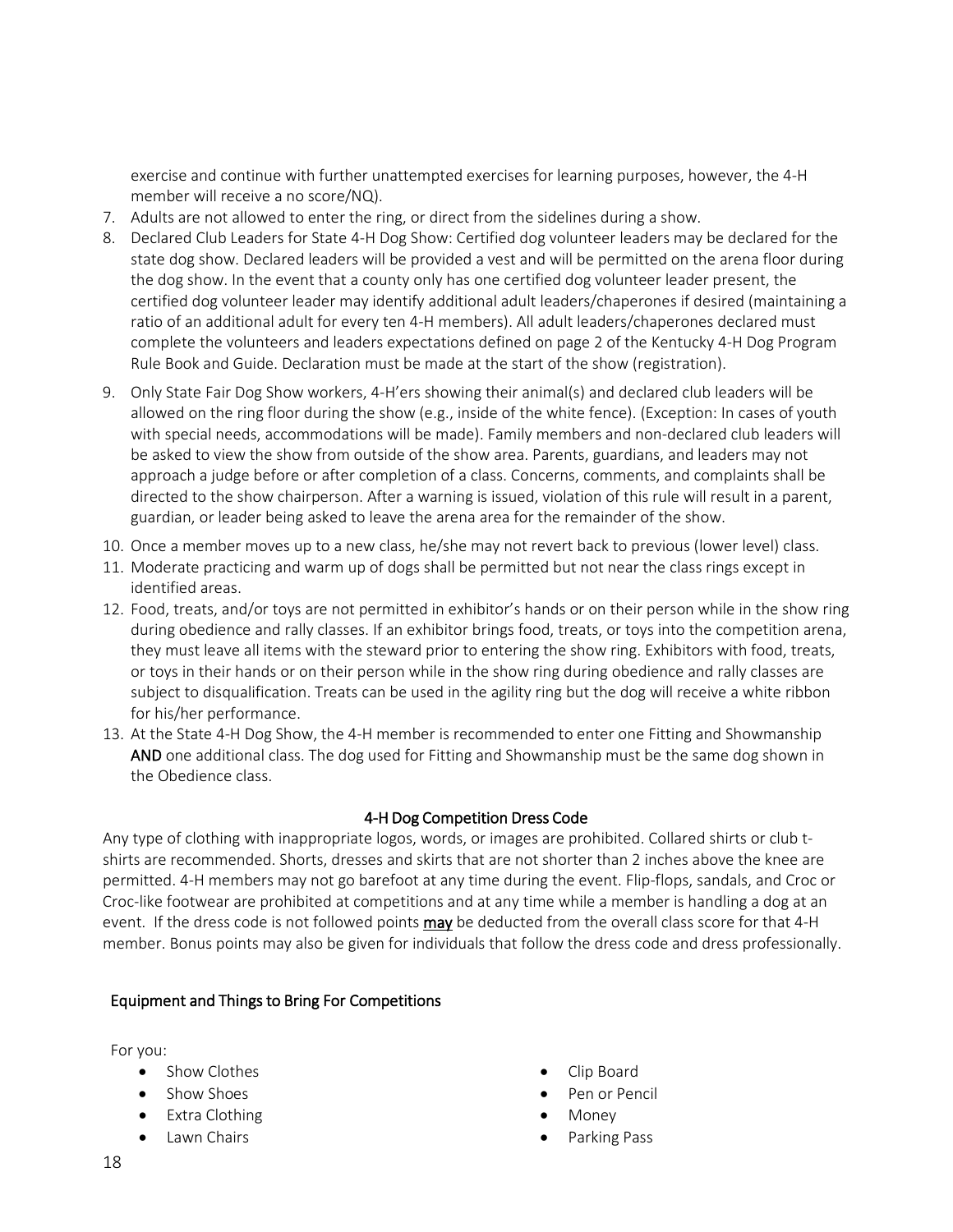- Required Forms
- Food and Drinks

For your dog:

- Required Forms
- Crate or Xpen (REQUIRED) no soft crates allowed
- First Aid Kit
- Grooming Table with Arm
- Dog Bed
- Dog's Favorite Toys
- Water for Your Dog
- Bait
- Dog Food
- Pooper-scooper or Poop Bags
- Trash Bags
- Dog Dishes
- Towels
- Dog brushes / Combs
- Leads/collars
	- Tags or licenses on collars and leads are not recommended while in the ring.
	- Agility: In agility dogs may run with buckle or quick release collars or no collar. Slip collars or prong collars are not permitted.

#### Optional:

- Nail Trimmers, Grooming Tools
- Quick Stop
- Scissors
- Hair Spray
- Ear cleaner
- Q-Tips
- Wet Wipes
- Pet Insect Spray
- Grooming Apron
- Safety Pins
- Hair Elastics
- Arm Band Elastics
- Human Brush
- Extension Cord and Power Strip

# Conduct at Competitions

- 1. Judges decisions will be final and exhibitors may be disqualified or penalized for not following judge's instructions.
- 2. Dog aggression results in a disqualification from the subject class (if applicable) and at the direction of the members of the Dog Agent Advisory Committee that are present at the event. Dogs who are

• Directions to the Show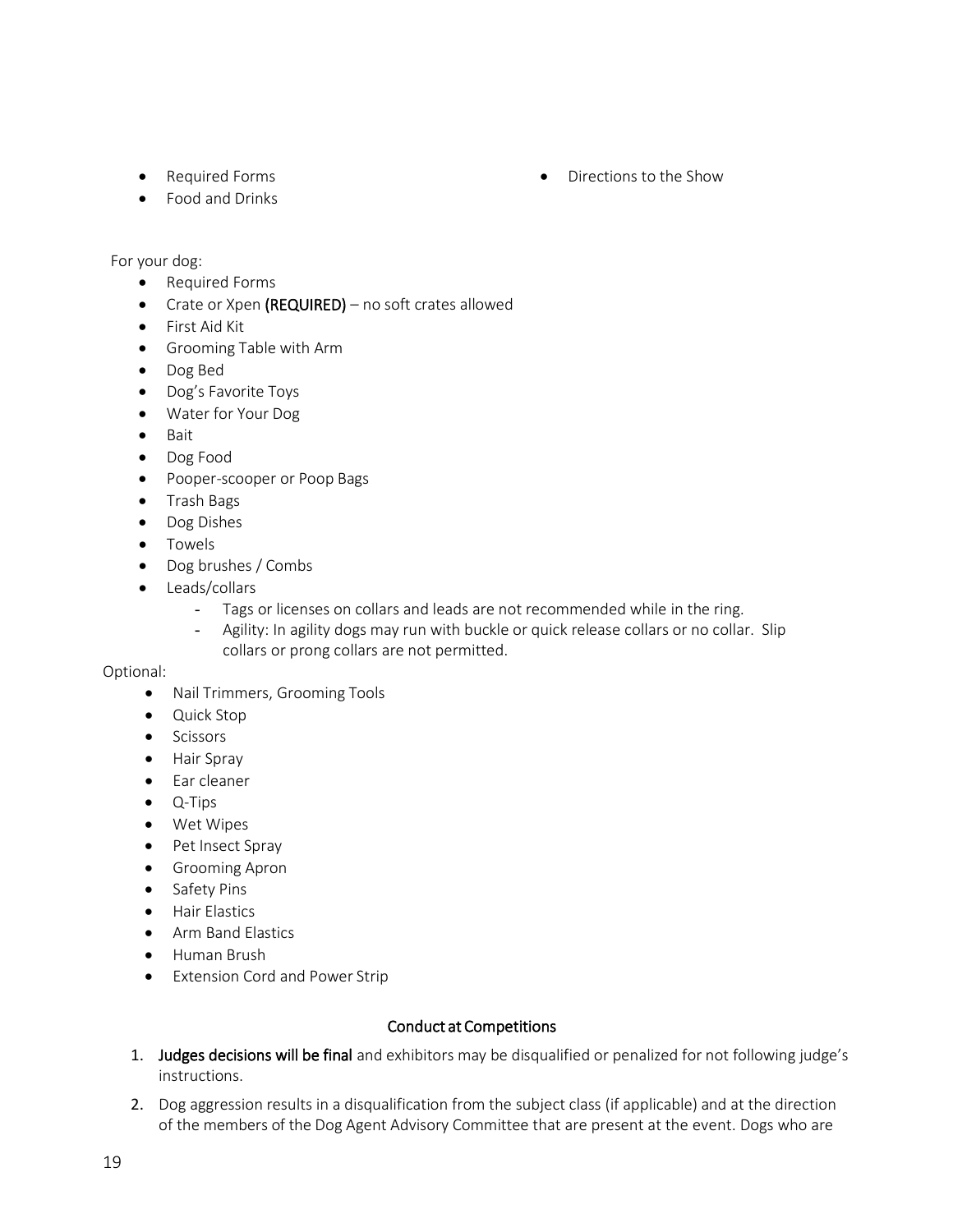dismissed due to dog aggression must be placed in a dog crate for the remainder of the show or be removed from the grounds.

- 3. In 4-H shows, dogs that foul the ring are allowed to complete the class and be scored, but their score sheet is marked "NP-fouled ring" for "non-placement" and will be automatically be awarded a white Danish ribbon.
- 4. Classes may be cancelled, combined, or subdivided by the show committee, if number of entries warrant. Preliminary eliminations may be used to reduce large class size.
- 5. In order to qualify to be a grand or reserve champion, you must receive a blue ribbon.
- 6. Questions concerning rules should be referred immediately to the show superintendent. The superintendent may consult with committee members or judge(s) and make an on the spot decision, which must be accepted as final.
- 7. 4-H Judges:
	- a. Judges for 4-H dog events should be familiar with the 4-H show rules for the classes which they will be asked to judge. This should include having an example copy of the score sheets they will be using before the show.
	- b. Judges should not show partiality for purebred dogs or All-American (mixed breed) dogs.
	- c. Judges must not be familiar with 4-H exhibitors they are to judge. This includes training a 4-H member in class (with or without their project dog), being a club member with a 4-H exhibitor anytime within the past 5 years of show date, owning or leasing a dog with the 4- H member or a member of their family.
	- d. If judges are recent 4-H graduates (within the past 5 years), they should preferably be from another state or at least another county.
	- e. Judges should be informed to write constructive comments on score sheets. If time allows, judges, at their discretion, can meet with individual exhibitors to discuss strengths and weaknesses.
	- f. Judges should judge according to the requirements of the class. Each dog/handler team should be judged in the same way.
	- g. Judges should not disclose any score to anyone but the show committee (and only on a need to know basis) before a class is completed. Announcements of scores at the end of a class are at the judge's discretion, but judges should keep in mind the sensitivity of scores to some exhibitors.
	- h. Judges are in control of their ring from the time that a class starts until its completion.
	- i. Judges decisions are final in all scoring and judging of a class. All other matters are to be decided by the show committee.
	- j. Judges should give commands and or signals in a clear and understandable manner.
	- k. Re-judging. If a dog, in the judge's opinion, had its performance prejudiced by peculiar and unusual circumstances, the judge may re-judge the dog on that particular exercise.
		- a. If the judge finds it necessary to re-judge a dog(s) from a group exercise, the dog(s) should be re-judged immediately following the group or as soon as possible thereafter.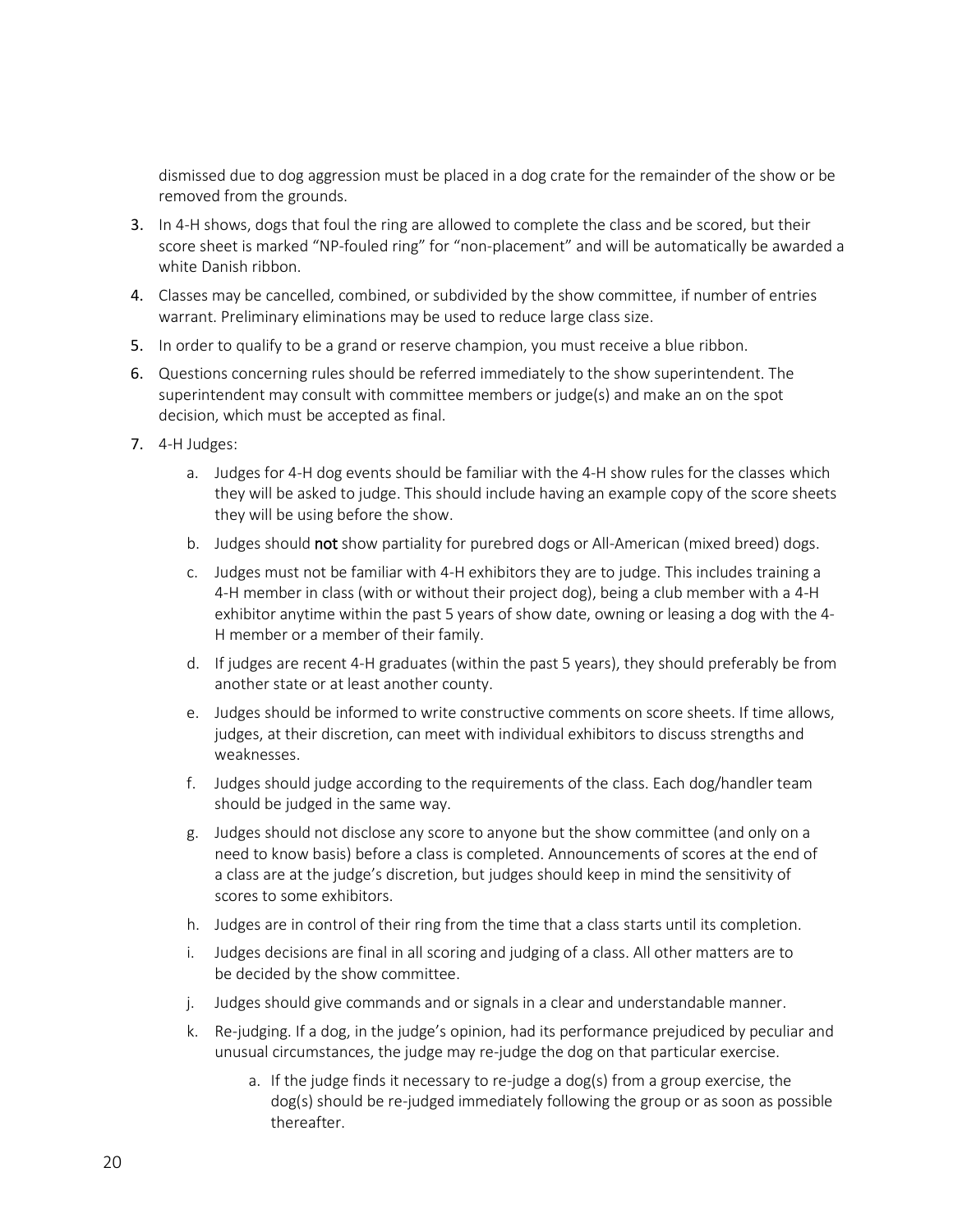- b. The judge may ask for volunteer dogs, which will not be competing, in order to fill the ring.
- l. Judges should not enter into discussion with any exhibitor (including parent, guardian, and friend of exhibitor) who appears to be dissatisfied with the judging/scoring or his/her class. Such an exhibitor should be directed to the Show Committee, who will examine the problem and approach the judge, if necessary. This also applies to mathematical errors.
- m. A judge who is aware of any assistance, interference or attempts to control a dog from outside the ring must act promptly to stop such double handling or interference and shall penalize the dog substantially. If in the judge's opinion the circumstances warrant the dog shall be given a score of zero for an obedience exercise. In Showmanship, the members will receive a substantial deduction.
- n. Judges should remember that 4-H should be a positive learning experience. The judge must remember that a 4-H show is an opportunity for a 4-H member to learn "how to make his best better, the next time." Judges should offer encouragement and advice, in addition to placements and scores.
- o. Judges shall have some form of ribbon or tag identifying them as a judge to the members.
- 8. Placements/Awards/Judging
	- a. Judge's decisions are final.
	- a. Scoresheets for agility, rally, and obedience classes will be handed out at the conclusion of each class once scores have been recorded. All questions regarding a judge's placements or scores should be made to the Show Committee within 30 minutes of scoresheets being distributed.
	- b. Scoresheets for each showmanship class will be handed out at the conclusion of each class once scores have been recorded. All questions regarding a judge's placements or scores should be made to the Show Committee prior to the Best Overall Handler judging for the division.
	- c. Under no circumstances should a judge be approached by an exhibitor, parent, or guardian in regard to questioning a placement or score of a given class. Such problems or concerns should be brought to the Show Committee.

#### DIVISION 4-H FITTING AND SHOWMANSHIP DIVISION

- 514 Beginner Showmanship Handlers 9-12
- 515 Beginner Showmanship Handlers 13-15
- 516 Beginner Showmanship Handlers 16-18
- 517 Novice Showmanship Handlers age 9-12
- 518 Novice Showmanship Handlers age 13-15
- 519 Novice Showmanship Handlers age 16-18
- 520 Open Showmanship Handlers age 9-12
- 521 Open Showmanship Handlers age 13-15
- 522 Open Showmanship Handlers age 16-18
- 523 Masters Showmanship Handlers age 9-12
- 524 Masters Showmanship Handlers age 13-15
- 525 Masters Showmanship Handlers age 16-18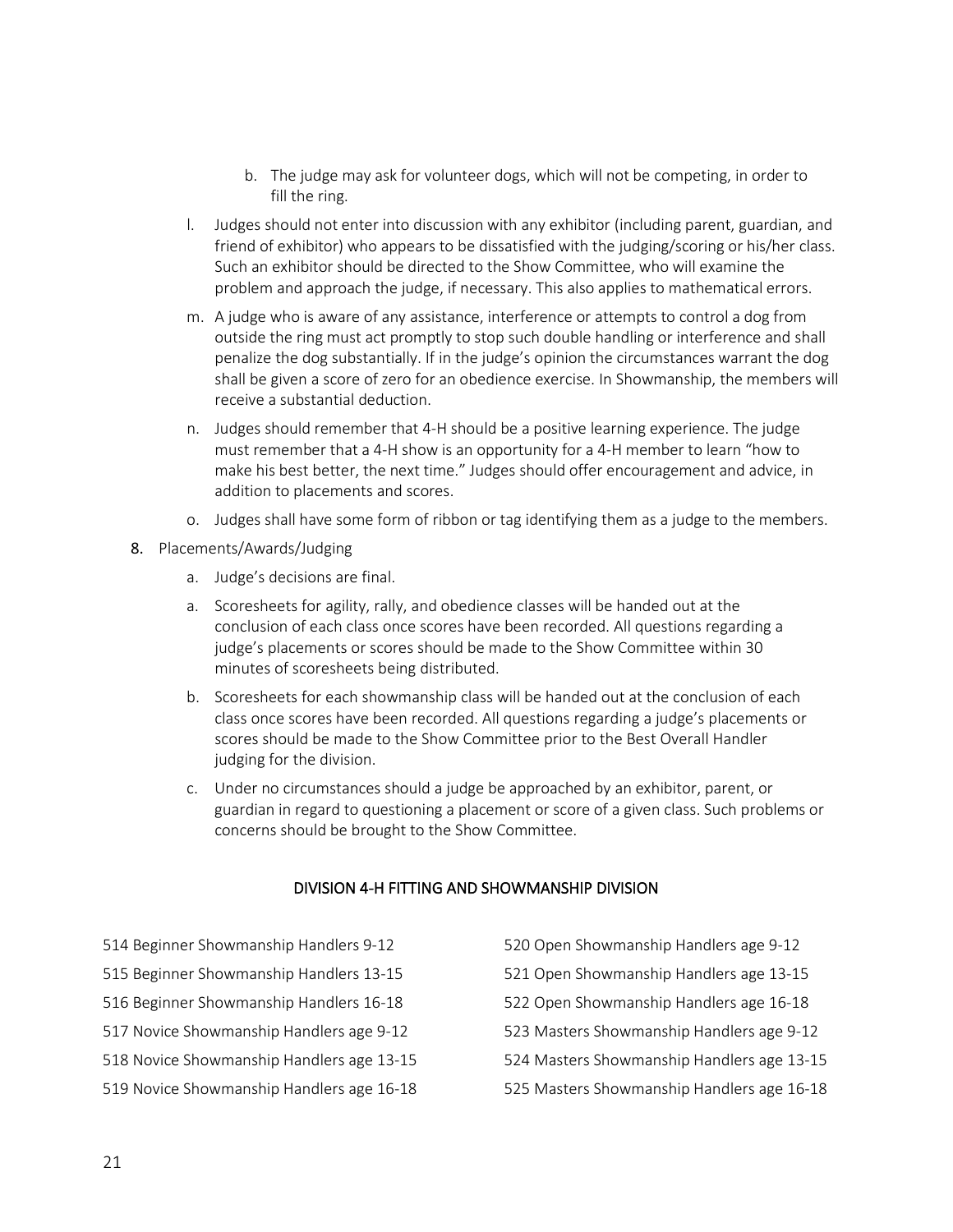Rules – in addition to all of the General Rules:

- 1. Purpose: To demonstrate the 4-H member's ability to show his/her project dog to the best of their ability, as if they were presenting their dog in the conformation ring at a breed association show. The member must be able to show off the dog's best points, while minimizing faults, demonstrate knowledge of proper ring procedure, and the proper way to present a dog for examination by a judge. In no way should the dog's conformation be considered when scoring an exhibitor.
- 2. Acceptable patterns include:
	- a. All divisions: "around the ring" or the "O", the "I" or "up and back", the triangle
	- b. Novice, Open, Masters: the "L", the "T",
	- c. Masters Only: The down and back with 2 dogs gaiting side by side. (Please see gaiting patterns outlined in the next section of this manual for explanations.) In the "up and back" patterns, handlers may choose to either turn towards their dog or away from their dog, as long as the movement is done smoothly and efficiently.
- 3. Courtesy turns may be done at the start of a gaiting pattern and are encouraged.
- 4. Dogs should be stacked or posed as their breed would in conformation events. Mixed breed dogs should be presented as closely to the breed that they most resemble.
- 5. "Baiting", offering a dog a treat for desirable behavior is acceptable in Fitting and Showmanship as long as it does not interfere with other dogs in the class. Baiting is allowed at each judge's discretion.
- 6. Dogs may be shown on a show lead (such as a one piece martingale, resco-type lead, etc.) or on a slip collar (leather, chain, or fabric) and attached leash. The handler's ability to control the dog's show equipment in a non-distracting manner is more important than the actual equipment being used.
- 7. Judges or Stewards WILL ask exhibitors questions during Fitting and Showmanship classes or outside the ring before or after the class. Questions may cover: general dog care and knowledge, the exhibitor's dog's breed history and purpose, the exhibitor's dog's specific history, the Kentucky 4-H Dog Program Rules, general 4-H questions. Sources of questions: National 4-H Dog Curriculum, other resources TBA by March 1.
- 8. Classes should be subdivided if there are 12 or more exhibitors in a class.
- 9. Classes are divided into four divisions and by age (as of January 1 of current year) as follows:
	- a. Beginners. For handlers who have never shown in the showmanship project at the State Fair 4-H Dog Show.
	- b. Novice Division. For youth and dogs with no experience in conformation and/or showmanship at a sanctioned (AKC, UKC, etc.) show (sanctioned show does not include a match).
	- c. Open Division. For youth who have shown in a conformation and/or showmanship at a sanctioned (AKC, UKC, etc.) show (sanctioned show does not include a match) and/or dogs that have obtained Champion in conformation in AKC or UKC (or similar).
	- d. Masters Division. For youth who have shown in AKC Master or Open Showmanship (or other sanctioned equivalent) and/or dogs that obtained Champion in conformation in AKC or UKC (or similar).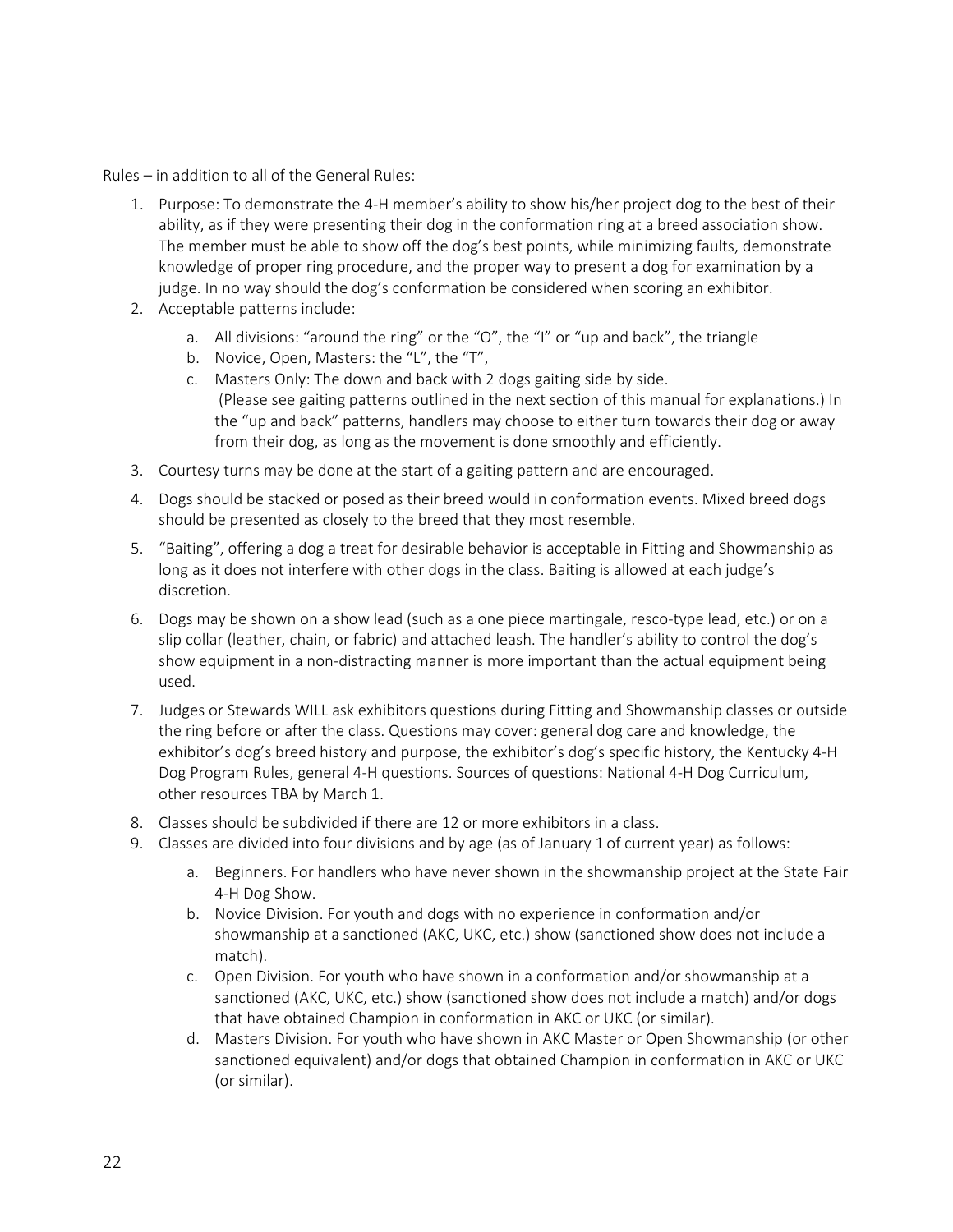e. Best handler will be determined in each division. There will not be a best overall handler. (The winners of each age group within their division will compete for the championship of their division.)

#### Patterns:



Fitting and Showmanship Scoring- Kentucky 4-H Dog Score Sheets for Fitting and Showmanship will follow this point system: Copies of the Fitting and Showmanship scorecard will be available from your county Extension 4-H office.

#### Appearance of Animal

- a. All grooming must be done by exhibitor
- b. General condition Dog should be well conditioned, but not overweight. Should be trimmed, combed, and brushed in a manner suitable for coat and breed type. Crossbreeds should be groomed similar to the breed they most resemble. Recognizing that some breeds require more grooming than others, grooming scores should strive to recognize the efforts in grooming.
- c. Toenails should be clipped to reasonable length for particular breed, or filed down.
- d. Teeth should be clean.
- e. Eyes should be clear, not running, ears should be clean and free of excess debris or dirt.
- f. Coat should be clean and well combed. Feathering should be un-matted and clean. Dogs must not have any external parasites.
- g. Show clip will not be considered.

#### Exhibitor's Appearance

a. Exhibitor should be neat and clean.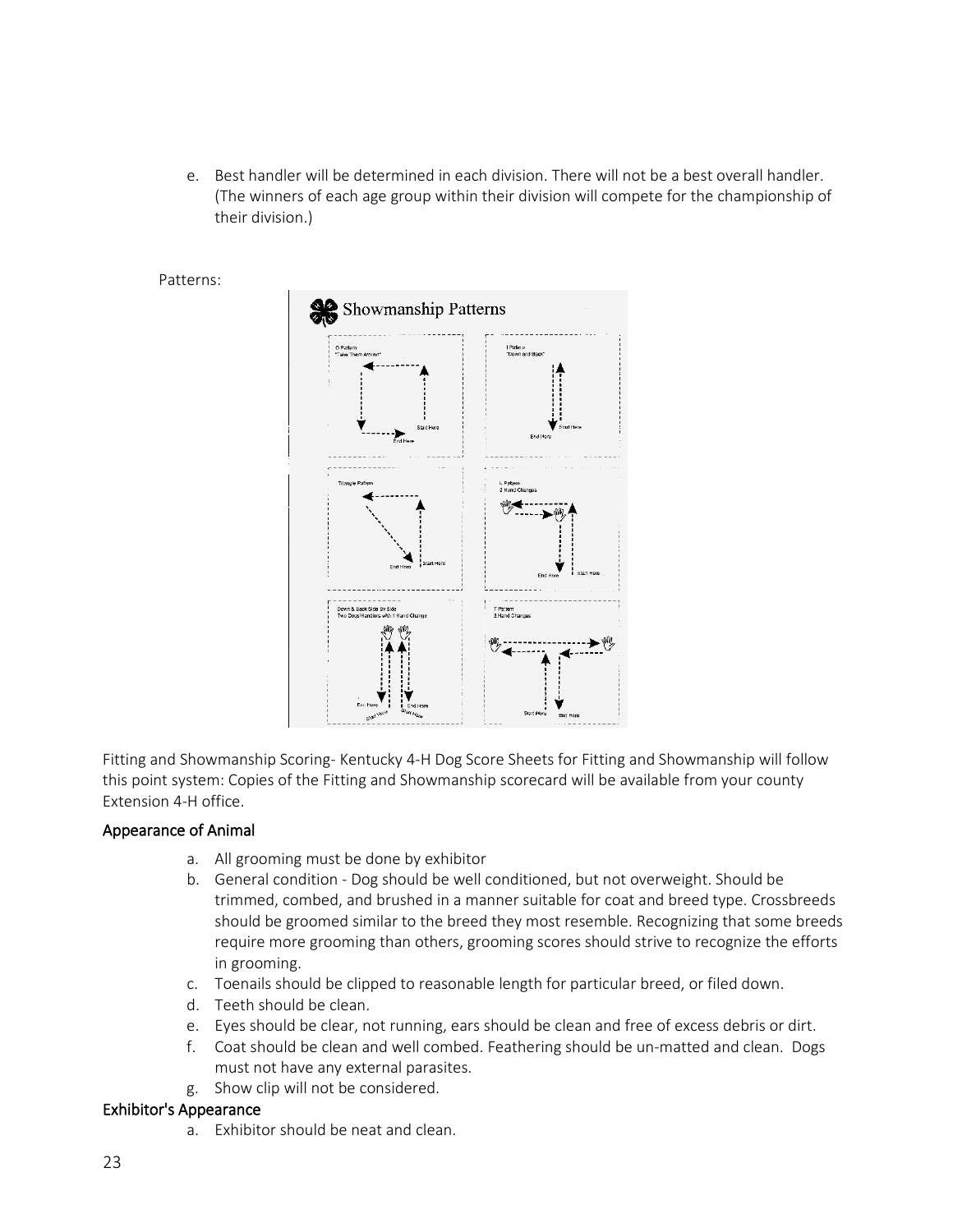b. 4-H show uniform should be worn.

# Handler's Set up / Stacking

- a. When stacking and presenting the dog, handler should stand or kneel.
- b. Stack animal properly on the floor or table depending on breed and/or size.
- c. Do not lean on dog while stacking front and back legs.

#### Judge's Examination

- a. Handler should work to keep their dog between themselves and the judge at all times.
- b. Show the dog's bite correctly. Judge needs to see the teeth closed, and not the handler's head.
- c. Present the dog quietly and efficiently, encouraging expression from the dog while keeping him in a stacked position for examination.
- d. As the judge moves past the dog's head, handler should control the head from the front or near the front and remain out of the judge's way.
- e. As the judge steps away from the examination, handlers should "pose" the dog again until asked to move
- f. When asked to move, handlers should take time to gather their lead neatly in their left hand, position the collar appropriately and proceed to the courtesy turn and pattern requested.
- g. Handler's should thank the judge after their individual pattern, remembering to use excellent manners when speaking to the judge "Yes Sir, Yes Ma'am"
- h. Movements should be smooth, natural and not distracting to judge or others.
- i. As handler's are asked to move to the end of the line, dogs should be either hand stacked or baited into a square position one final time for the judge.

# Gaiting Dog Correctly

- a. Enter leading animal at an alert, correct gait around the ring as directed. Always have animals on the judges' side holding lead in the left hand, held properly for the individual dog, breed or breed resembled so the dog gaits freely.
- b. If necessary and depending on the pattern requested, the exhibitor may need to change hands, to keep the dog between himself and the judge.
- c. Gait dog at a trot or as the judge directs, with animal's head carried at a height appropriate for the breed of dog.
- d. Do not crowd the dog ahead when gaiting or when coming to a halt with the class.

# Holding Lead Correctly - Using Proper Equipment

- a. Hold the lead in the proper hand and do not let lead hang in dogs face or on the ground.
- b. Equipment should be appropriate to the breed.

# Proper Control of Dog

- a. Handler should be in complete control over dog at all times.
- b. Excessive corrections to dog will not be tolerated.

# Follows Judge's Instructions

- a. Respond rapidly and politely to requests from judge and officials.
- b. Follow directions.

#### Handler's Attitude

- a. Alertness and poise. Keep an eye on your animal and be aware of the position of the judge and other dogs and exhibitors in the ring at all times. Do not be distracted by persons and things outside the ring.
- b. Be courteous and sportsmanlike at all times. Show animal at all times, and yourself.
- c. Do not talk to people outside the ring.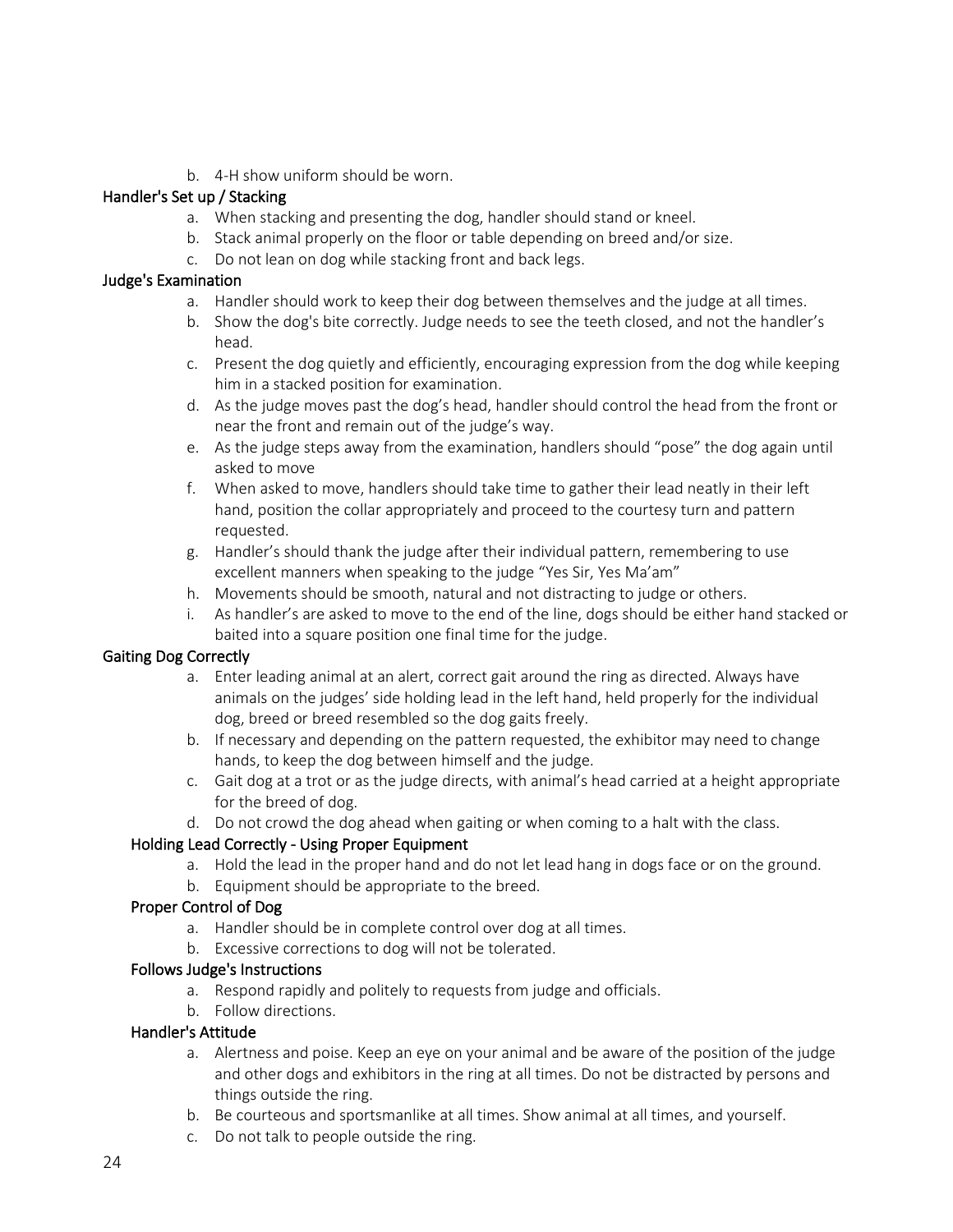d. Exhibitors poise should be natural nor forced or exaggerated.

# General Knowledge

a. Exhibitor is knowledgeable about dog care, training, grooming, showing and breeds. Judge or Steward will ask no more than six questions to determine this.

#### Ring Procedure

- a. Do not crowd exhibitor or dog in front when stacking.
- b. When judge is individually examining the rest of your class, let your dog stand and relax, if posed reasonably well, but remember to keep the dog's focus on you and stay alert. Excessive grooming in the ring is objectionable.
- c. Be natural, over-showing, undue fussing and maneuvering are objectionable.
- 10. The following activities will result in disqualification from Fitting and Showmanship contests:
	- a. Harsh handling or treatment to the dog
	- b. Receiving instructions from ringside
	- c. Poor sportsmanship
	- d. Arguing with or sassing the judge

#### DIVISION: Obedience Division (includes Rally Obedience)

| 502 Obedience Sub Novice A       | 507 Obedience Graduate Novice               |
|----------------------------------|---------------------------------------------|
| 503 Obedience Sub Novice B       | 508 Rally Obedience Beginner (Introduction) |
| 504 Obedience Beginner Novice    | 509 Rally Obedience Novice                  |
| 505 Obedience Preferred Novice A | 510 Rally Obedience Intermediate            |
| 506 Obedience Preferred Novice B | 511 Rally Obedience Advanced                |

Rules: In addition to all of the General Rules:

- 1. Each dog-child team may enter (1) One obedience class for classes 502-506, (2) In addition, each dog entered in 502-506 may be entered in 507, and (3) one rally obedience class. A "Team" is defined as a 4-H'er and a dog combination.
- 2. 4-H'ers who (1) placed first, second or third in Sub-Novice B or Graduate Beginner and (2) won a blue ribbon in Sub-Novice B or Graduate Beginner at the previous year's State Fair Dog Show MUST move up to the next class.

Kentucky 4-H Dog score sheets for Sub-Novice A and B, Beginner Novice, Preferred Novice A and B, and Graduate Novice will follow this point system.

- a. 186-200 Blue Ribbon
- b. 170-185 Red Ribbon
- c. 169-below White Ribbon

Kentucky 4-H Dog score sheets for Rally Obedience will follow this point system:

- a. 90-100 Blue Ribbon
- b. 70-89 Red Ribbon
- c. 69-below White Ribbon
- 3. Acceptable obedience collars include well-fitting plain buckle or quick release collars, or slip collars (choke, training) of an appropriate single length of leather, fabric, or chain with two rings, one at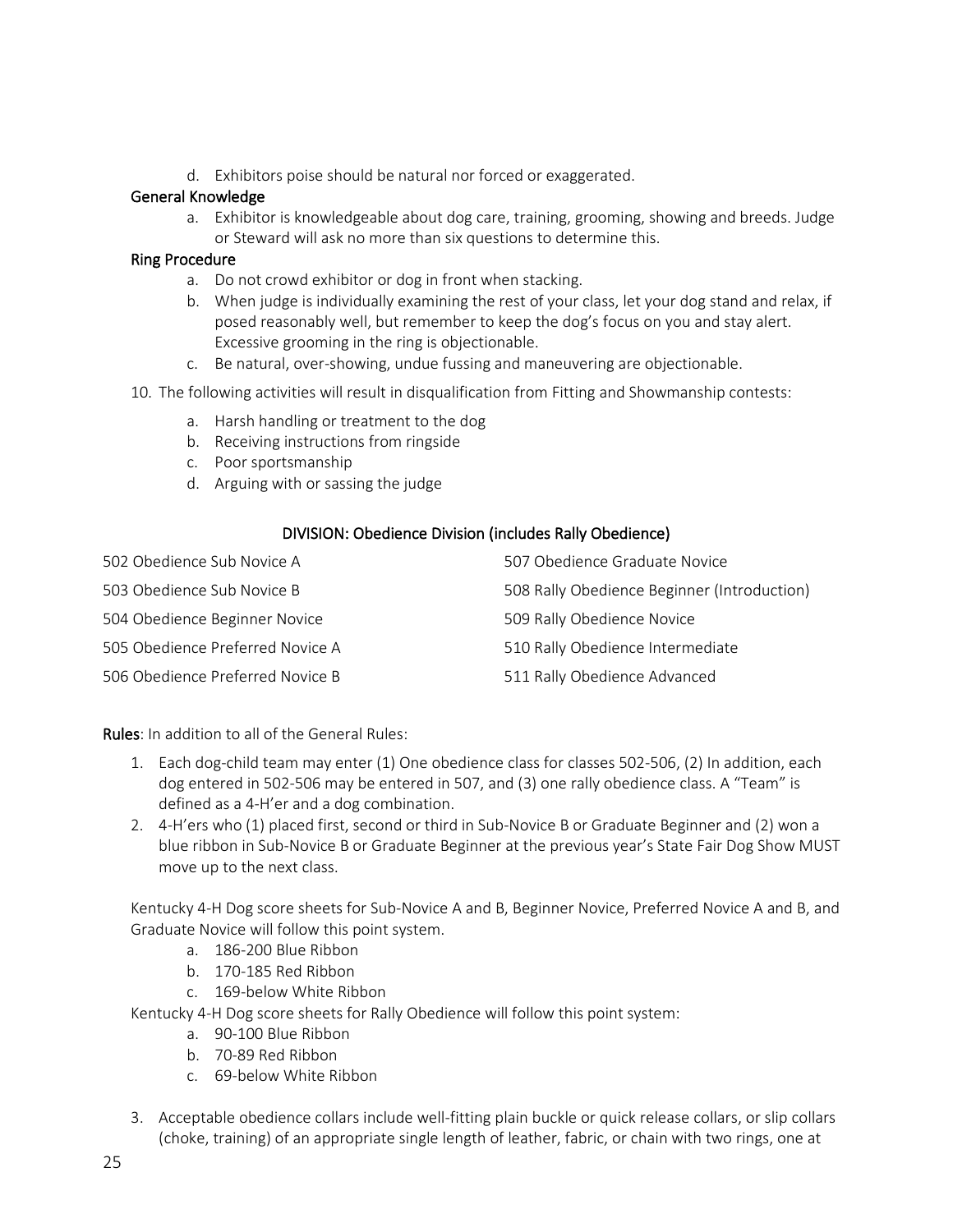each end, or properly fitted martingale (limited slip) collars. Leashes may be made of leather or fabric. In rally obedience and sub-novice classes, they should be six feet long. In Novice and Graduate Novice classes leashes need only be long enough to provide sufficient slack in the heel on leash exercise. Chain leashes, spiked collars, or electric collars are not acceptable at a 4-H event or show. Harnesses are not allowed in the show ring. Prong collars and head halters (Gentle Leader) may be used for training purposes only, not in classes.

- 4. In 4-H shows, dogs that foul the ring are allowed to complete the class and be scored, but their score sheet is marked "NP-fouled ring" for "non-placement" and the dog will not receive a placement rosette and will be automatically be awarded a white Danish ribbon.
- 5. In 4-H shows, dogs that run around the ring "uncontrolled" during an off leash exercise will receive a zero (0) for that exercise, but can have the option of completing that exercise with dog on leash, and if needed, can do the Long Sit and Long Down exercises on leash. Dog and handler will receive a NP (non-placement) score.
- 6. Members will be allowed to show 2 dogs in the same class.

#### OBEDIENCE CLASSES AND EXPLANATIONS

502 Sub Novice A - For handlers who have never shown in the dog obedience project at the State Fair 4- H Dog Show.

Heel on Leash and Figure 8 on Leash - In "heeling" and "figure 8" exercises, the handler will work the dog on a loose leash, which should be carried in either hand or both hands, with the dog on the handler's left side. Hands are to be carried in a natural manner. The handler's left hand should not touch the dog. Any jerking or tugging on the leash is penalized. The handler walks, when the order "forward" is given by the judge, in a normal manner and must not adapt his pace to the dog. There must be a definite change of pace when given the orders "fast", "slow", or "normal". Upon judge's command to "halt", the dog must sit in heel position until judge's next command is given. Extra commands, signals or tugs on the collar will be penalized. The judge's command "exercise finished" indicates that the exercise is complete.

Sit for Exam on Leash - Upon the judge's order, the handler will sit the dog facing the judge and leave when ready. A voice command and hand signal may be used. If both are used, the dog's name should not be part of the spoken command. The handler will then walk to the end of the leash and face dog. The judge will examine dog by touching the back of the dog; the dog must stay in a sitting or standing position, as left by handler. Upon judge's command "return to your dog", handler will return to their dog by approaching the dog from the front and walking around behind the dog to the heel position. Once the handler has returned to heel position, the judge will give the order "exercise finished" to signal the exercise is complete.

Recall on Leash - The handler will sit the dog, and with the judge's order, command the dog to stay, leave, and walk to the end of the leash. When ordered to "call your dog", a voice or hand signal should be used (but not both). The dog should come and sit directly in front of the handler. When ordered to "finish" the handler will again use either a voice or hand signal. The dog must move to the heel position and sit. Attempts to guide the dog in either the "come" or "finish" will be penalized. The judge will then give the order "exercise finished" to signal the exercise is complete.

Long Sit on Leash - The "sit" will be for 30 seconds. Handlers may use a voice command and a hand signal. If both are used the dog's name should not be part of the spoken command. When the judge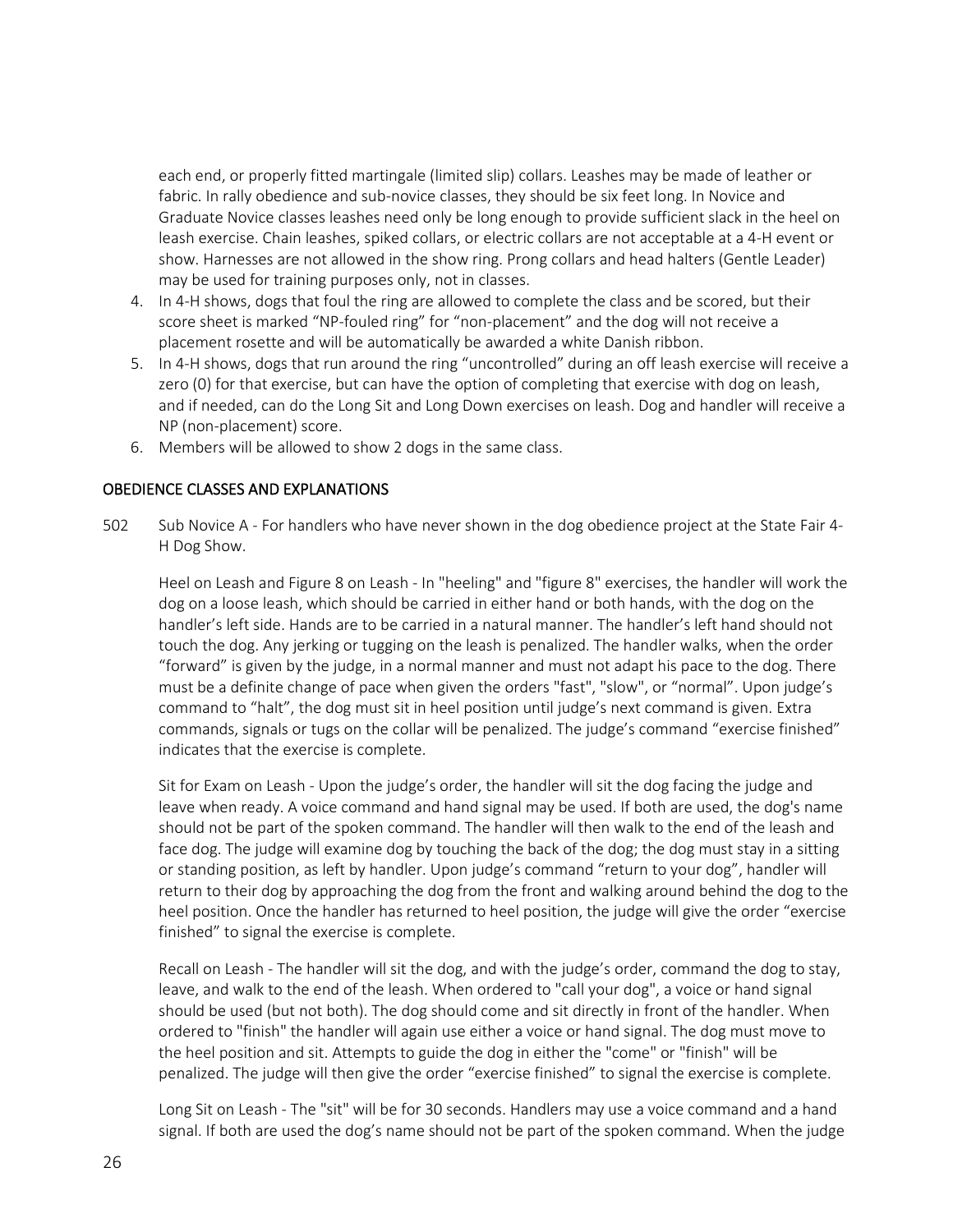instructs the handler to "leave your dog", the handler will give the command/signal to stay and immediately proceed to the end of the leash. The leash will always be in handler's hands, never dropped on the ground. Upon judge's command "return to your dog", after the time required is reached, the handler will return to his/her dog by approaching the dog from the front and walking around and behind the dog to heel position. Once the handler has returned to heel position, the judge will give the order "exercise finished" to signal the exercise is complete.

- 503 Sub Novice B For dogs that have never qualified in Beginner Novice or Novice at any recognized trial (i.e., AKC, UKC). Same exercises as Sub-Novice A.
- 504 Beginner Novice For dogs that have never qualified in Novice at any recognized trial (i.e., AKC, UKC). Same exercises as Sub-Novice A except:

Sit Stay Walk Around - The sit stay will be off leash. The handler will unsnap the leash and carry it while he or she walks away from the dog to the outer edge of the show ring. The handler will turn to the left and proceed to walk completely around perimeter of the ring, returning to where he or she started. The handler will then turn toward the dog, return to it and circle around into heeling position.

Recall - The recall will be off leash. The handler will sit the dog, command it to stay, and leave on the judge's order. When ordered to "call your dog", a voice and/or hand signal should be used. The dog should come and sit directly in front of the handler. A one-time single phrase of praise or encouragement while the dog is coming to the handler will be allowed without penalty.

505 Preferred Novice A - For dogs in their first year of NOVICE only. Limit of one year in this class with the same dog and handler team.

Exercises:

Heel on Leash and Figure 8 on Leash -The same rules which apply to Sub Novice apply to this exercise.

Stand for Examination -This exercise is performed off leash.

Heel Off Leash - This exercise is executed in similar fashion the heel on leash, except without a leash.

Recall -The same rules which apply to Beginner Novice apply to this exercise.

Sit Stay - Walk Around- The same rules which apply to Beginner Novice apply to this exercise.

Sit Stay (Get Your Leash) - The exercise will start with the dog and handler positioned at least 30 ft. from and facing the gate entrance. The leash will be removed by the handler and then given to the steward or judge to be placed at the designated spot (close to the gate entrance, so the handler does not have to leave the ring to retrieve it). The judge will ask "Are you Ready?" On the judge's order, the handler may command and/or signal the dog to sit without touching either the dog or collar. On order "Leave your dog to get your leash," the handler may give a command and/or signal to stay and will walk forward to the leash, pick it up and turn to face the dog. The judge will order "Back to your dog." The handler will return by walking toward the dog and passing the dog on its left side and behind the dog, stopping at heel position. The dog is not to move from position until after the judge says "Exercised finished."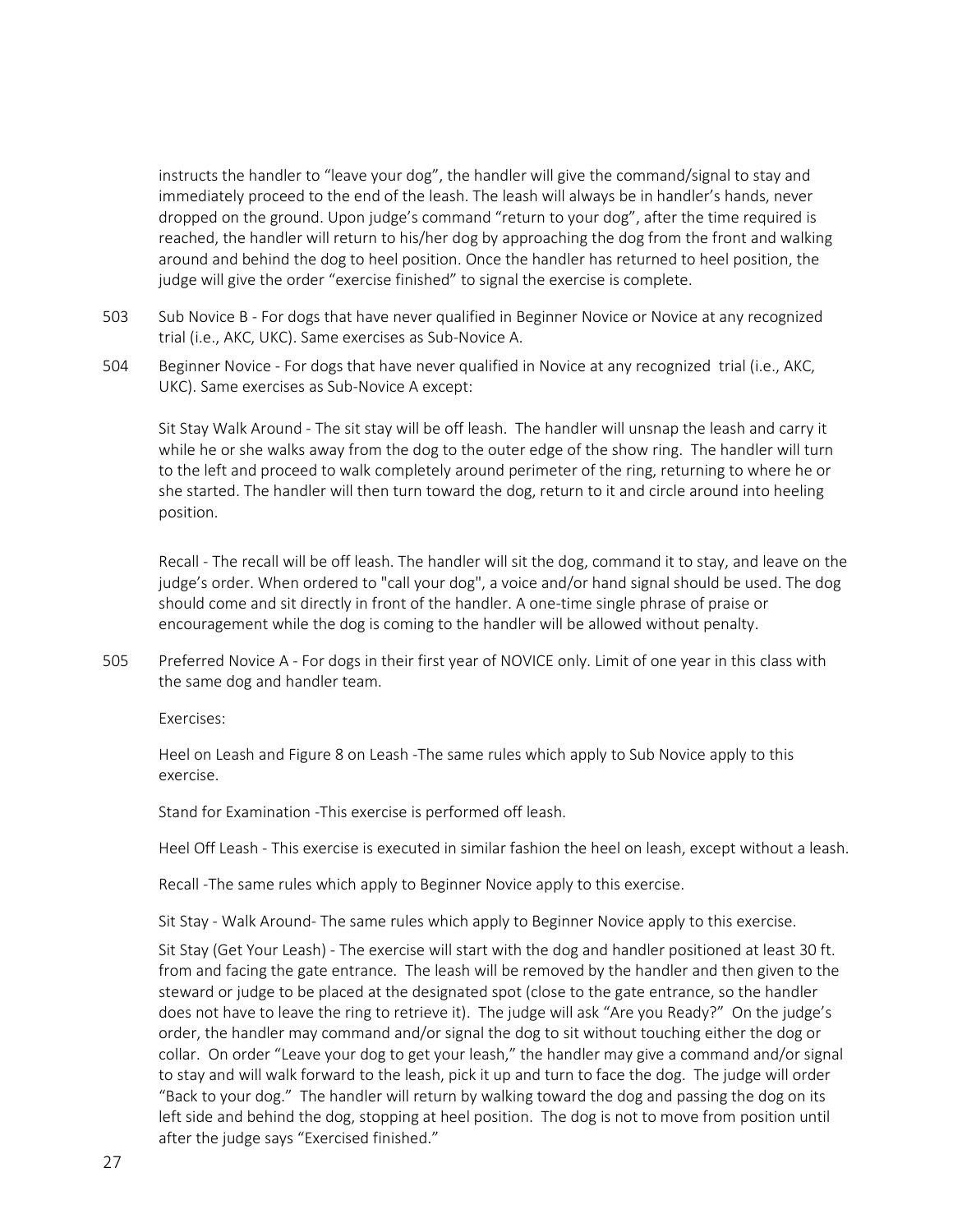- 506 Preferred Novice B For dogs that do have a C.D. title or 4-H'ers having shown the same dog for one year in Novice A. (Exercises the same as Novice A - see above.)
- 507 Graduate Novice For dogs that have not qualified in open at a recognized trial. Exercises are the same as Novice A except: there will be a drop on recall and a recall over a jump.

Drop on Recall - Executed similar to recall but the dog must drop to a "down" on command from the handler, and complete the "come" on command. The dog must come quickly, drop instantly, and come straight in to the handler on the first command in each part of the exercise. A second command is a disqualification, slow response to any command results in a loss of points.

Recall over Jump - This exercise starts with the dog in the sitting heel position at least 8 feet from the jump. On the judge's order, the handler will command and/or signal the dog to stay, and then go at least 8 feet beyond, and face the jump. When the judge indicates, the handler will command or signal the dog to come over the jump and sit in front. The handler will then give a command or signal to finish and the dog will to heel position and sit straight.

- 508 Rally Obedience Beginner ON LEASH For handlers who have never shown in the dog rally obedience project at the State Fair 4-H Dog Show. Dogs have not earned an R.N. title or equivalent. The dog and handler team move continuously through a rally course of 10-20 signs with the dog at the handler's left side. At each numbered sign they perform the indicated exercise then move to the next sign. Unlimited communication is encouraged - the handler can talk to the dog and give multiple commands and signals. The course will be made up of AKC rally signs 1-42 (for novice and all other rally classes), with a challenge level appropriate for beginners. Signs may include halt, sit, down, about turn, slow pace, fast pace, normal pace, right and left turns and circles. Not timed. PREMIUM CLASS.
- 509 Rally Obedience Novice ON LEASH For dogs that have not earned an R.N. title or equivalent. The dog and handler team move continuously through a rally course of 10-20 signs with the dog at the handler's left side. At each numbered sign they perform the indicated exercise then move to the next sign. Unlimited communication is encouraged - the handler can talk to the dog and give multiple commands and signals. The course will be made up of AKC rally signs 1-42 (for novice and all other rally classes). TIMED. This class will be placed. PREMIUM CLASS.
- 510 Rally Obedience Intermediate ON LEASH For dogs that have earned an R.N. title or equivalent, or a first or second placing in 4-H Rally Obedience Novice at the Kentucky State 4-H Dog Show (or equivalent show in another state). The rally Intermediate course will be made up of a combination of AKC rally signs 1-216, excluding signs that require jumps or off leash work. TIMED. This class will be placed. PREMIUM CLASS.
- 511 Rally Obedience Advanced OFF LEASH For dogs that have earned an R.N. title or equivalent, or a first or second placing in 4-H Rally Obedience Intermediate at the Kentucky State 4-H Dog Show (or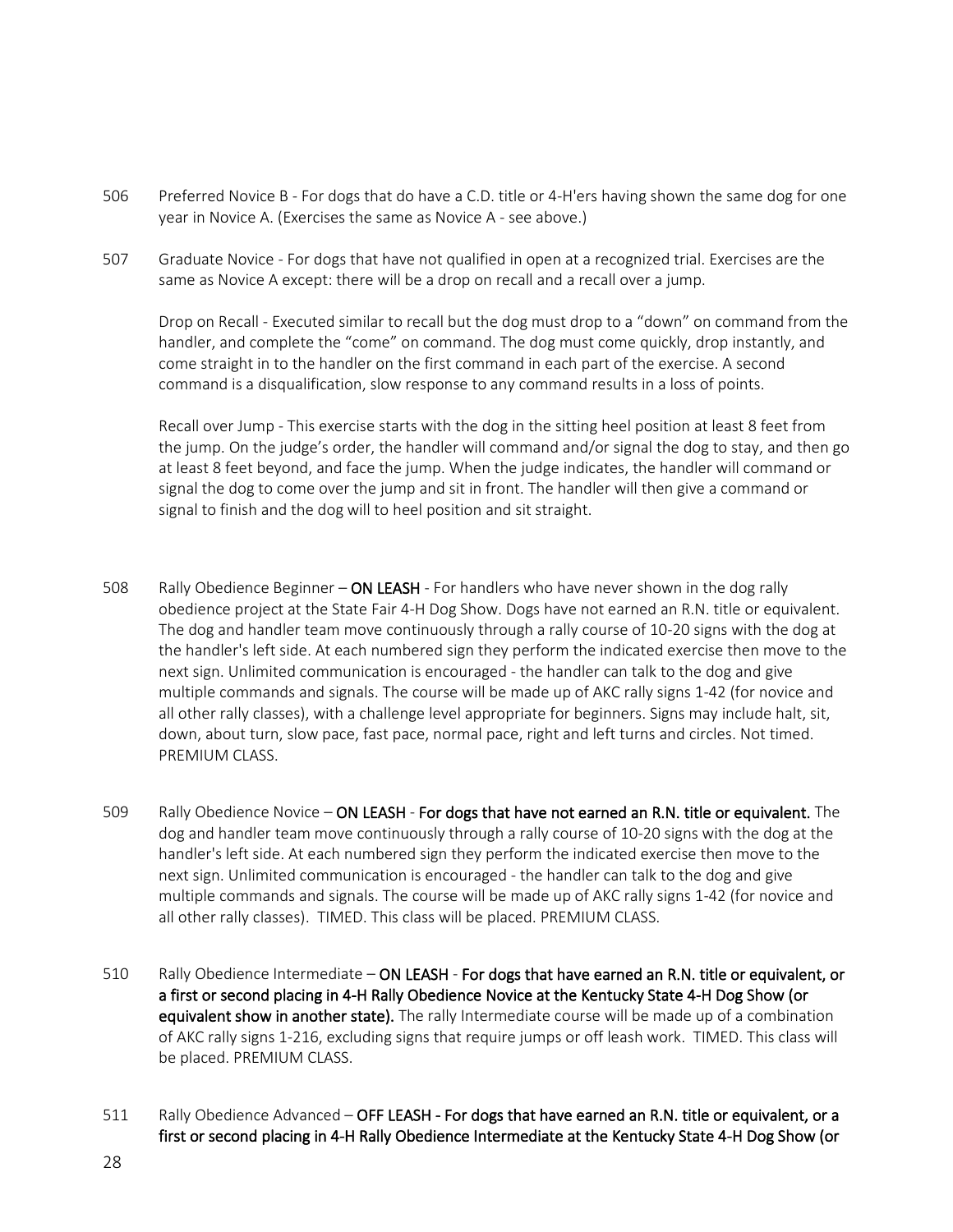equivalent show in another state). The Rally Obedience Advanced course will be made up of a combination of AKC rally signs 1-216. TIMED. This class will be placed. PREMIUM CLASS.

The Kentucky State 4-H Program utilizes rally obedience signs created, distributed, and changed by the American Kennel Club. We utilize the signs based on their level listed with the American Kennel Club. For an explanation of the Rally signs, please download the [Rally Regulations](http://s3-us-west-2.amazonaws.com/americankennelclub/Rally/AKC700_ROR001_1114_WEB.pdf) from the AKC website [\(http://www.akc.org/events/rally/resources/\)](http://www.akc.org/events/rally/resources/) and click on "Rally Signs and Descriptions". Be aware that the American Kennel Club changes the signs and adds new one regularly so the State Show will also adjust accordingly.

#### Agility Division

Rules: In addition to all of the General Rules:

- 1. Dogs may wear collars in all classes. It must be a buckle-type or quick release collar or no collar. No slip collars or prong collars are permitted.
- 2. Each exhibitor may enter two dogs. Each dog may enter only one standard class. Only dogs entered in the standard off lead classes may be entered in off-lead Jumpers and Tunnelers.
- 3. Exhibitors will be given time to walk the course without dogs to develop their running strategy.

Ribbons will be awarded as follows:

Blue - 4 or fewer faults

Red – 10 or fewer faults

White - more than 10 faults

4. In 4-H shows, dogs that run around the ring "uncontrolled" during an off leash exercise will receive a zero (0) for that exercise, but can have the option of completing that exercise with dog on leash. Dog and handler will receive a NP (non-placement) score.

JUMP HEIGHTS

May be adjusted for the size of the dog.

FAULTS

Pulling, tugging, aiding or hindering the dog with the leash

Knocked down poles

Missed contacts

On and off the table

Time over the standard course time

#### CLASSES AND EXPLANATIONS

#### 538 Agility I - On-lead class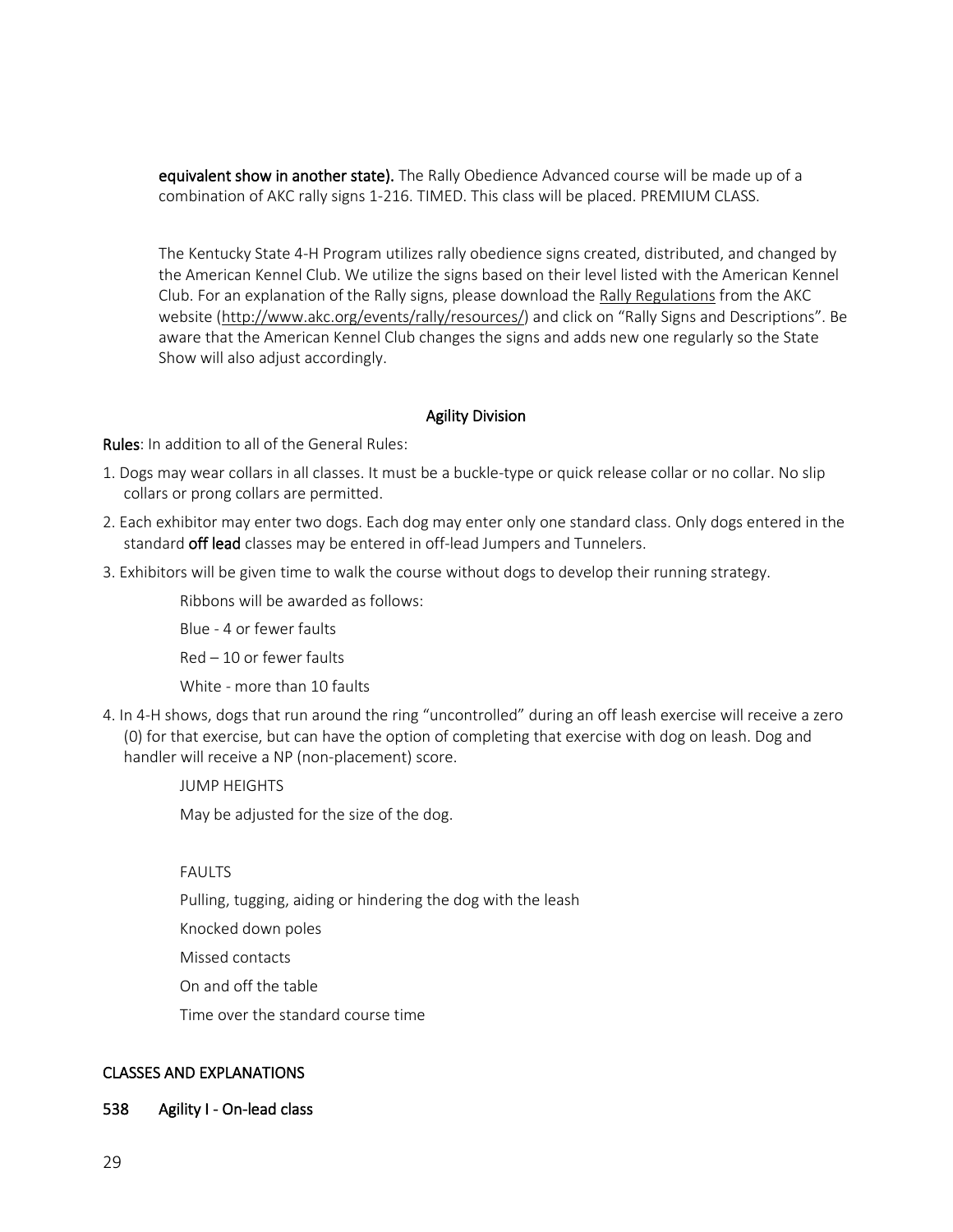Obstacles: Up to 10 obstacles - May include A-frame at approximately 3 feet 6 inches, pause table, dog walk, and jumps.

#### 539 Agility II - Off-lead class

Obstacles: 13 or more obstacles - May include A-frame at approximately 5 feet 6 inches, open tunnel, six weave poles, teeter, table, tire, dog walk, jumps and hoops obstacles.

#### 540 Jumpers Agility On-lead class

On lead class; Jumps only.

#### 541 Jumpers Agility Off-lead class

Off lead class; Jumps and tunnels only.

#### 542 Tunnelers Agility Off-lead class

The Tunnelers class is a numbered course comprised of only tunnels. The goal of the Tunnelers class is to demonstrate the dog's ability to respond quickly to directional commands from the handler while negotiating a course of only tunnels. Only off-lead dogs may compete in this class.

#### Costume Division

Rules: In addition to all of the General Rules:

- 1. The 4-H'er may be interviewed in the show ring about his/her costume.
- 2. Costumes cannot be repeated from past years by the same contestant.
- 3. Members should prepare their costumes prior to show and bring all parts necessary to complete the costumes.

#### CLASSES AND EXPLANATIONS

- 550 Most Creative Dog Costume. Most creative dog costume depicting a theme (4-H'er not in costume). The theme may be historical, humorous, cartoon, etc. No premium.
- 551 Most Creative Dog and 4-H'er Costume. Most creative dog and 4-H'er costumes depicting a theme. The theme may be historical, humorous, cartoon, etc. No premium.